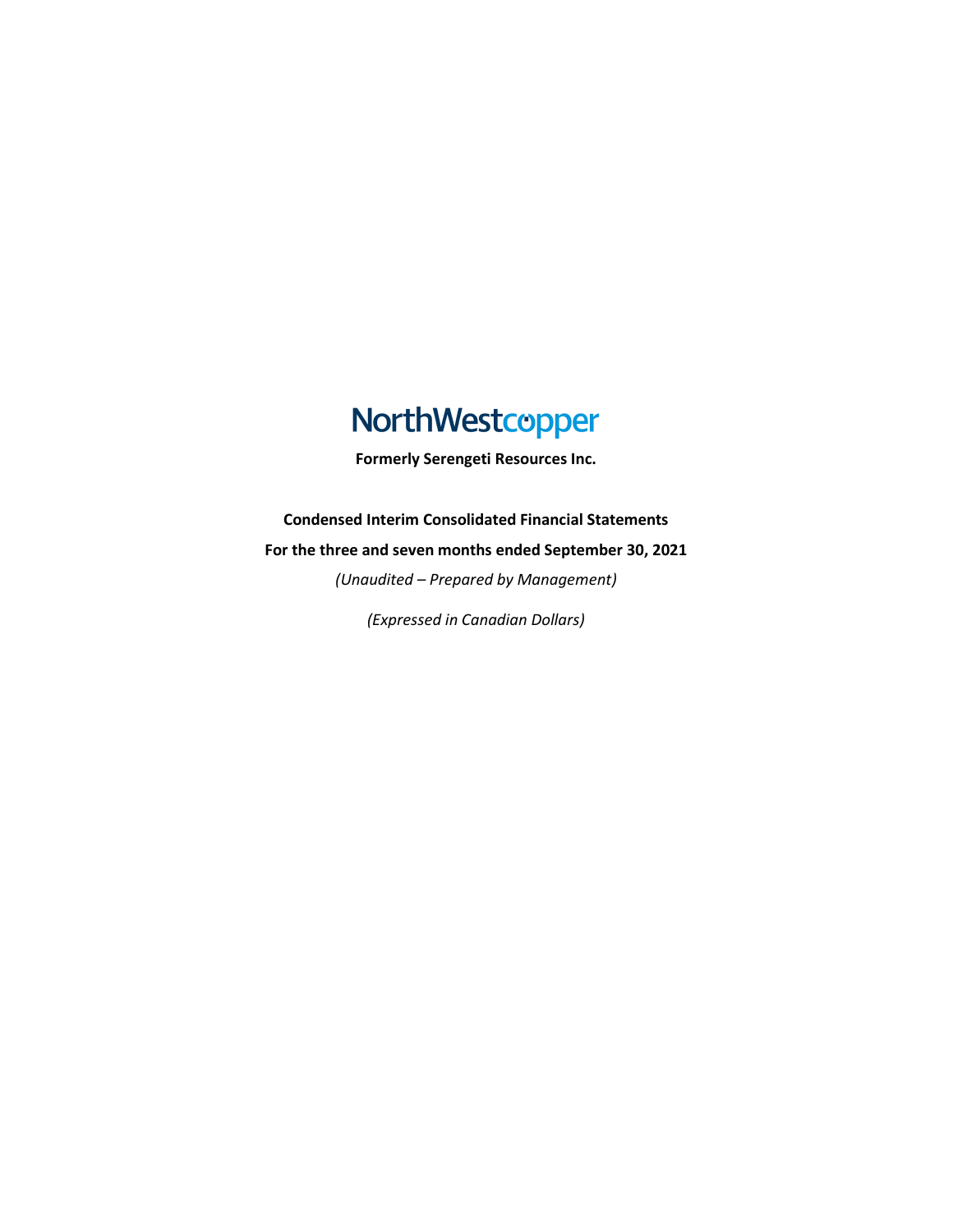# **Notice of no Auditor Review of Interim Financial Statements**

Under National Instrument 51-102, Part 4, subsection 4.3(3)(a), if an auditor has not performed a review of the interim financial statements, they must be accompanied by a notice indicating that the financial statements have not been reviewed by an auditor.

The accompanying unaudited condensed interim consolidated financial statements of NorthWest Copper Corp. (the "Company") as at September 30, 2021, and for the seven months ended September 30, 2021 and six months ended August 31, 2020, have been prepared by and are the responsibility of the Company's management.

The Company's independent auditor has not performed a review of these financial statements in accordance with standards established by the Chartered Professional Accountants of Canada ("CPA Canada") for a review of interim financial statements by an entity's auditor.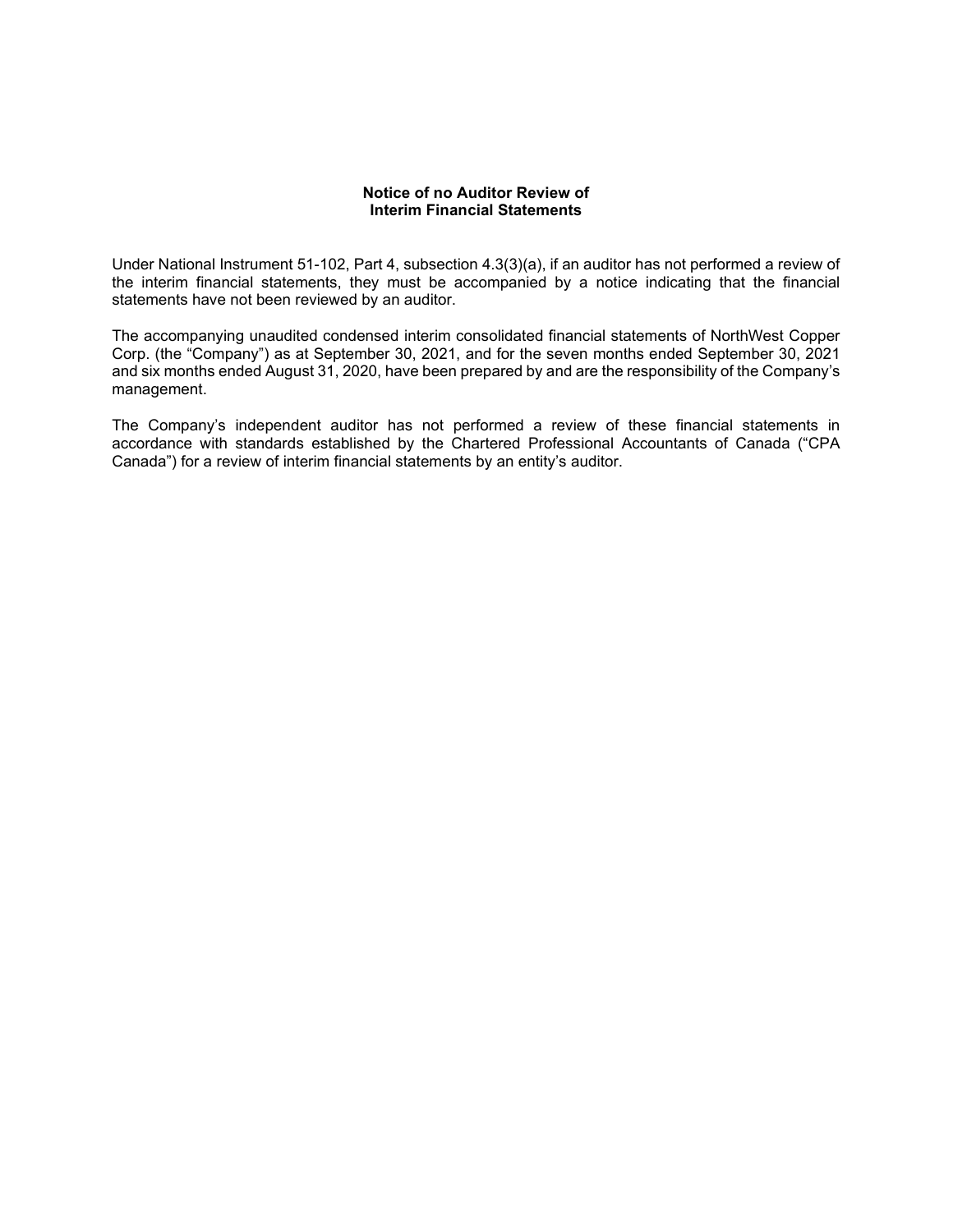# NorthWest Copper Corp. (Formerly Serengeti Resources Inc.) Condensed Interim Consolidated Statements of Financial Position (Expressed in Canadian Dollars)

|                                            | <b>Notes</b>   | September 30, 2021 |                | <b>February 28, 2021</b> |                |  |
|--------------------------------------------|----------------|--------------------|----------------|--------------------------|----------------|--|
|                                            |                |                    |                |                          |                |  |
| <b>ASSETS</b>                              |                |                    |                |                          |                |  |
| <b>Current assets</b>                      |                |                    |                |                          |                |  |
| Cash                                       |                | \$                 | 10,053,794     | \$                       | 511,847        |  |
| Short term investments                     |                |                    | 30,000         |                          |                |  |
| Receivables                                | 4              |                    | 3,264,400      |                          | 46,210         |  |
| Prepaid expenses                           |                |                    | 369,870        |                          | 14,128         |  |
|                                            |                |                    | 13,718,064     |                          | 572,185        |  |
| <b>Non-current assets</b>                  |                |                    |                |                          |                |  |
| Investment in joint venture                | 5              |                    | 17,948,888     |                          | 16,503,912     |  |
| Deposits                                   | 8,12           |                    | 362,896        |                          | 55,260         |  |
| Property, plant and equipment              | 6              |                    | 253,655        |                          | 15,078         |  |
| Deferred transaction costs                 |                |                    |                |                          | 486,319        |  |
| Exploration and evaluation assets          | $\overline{7}$ |                    | 64,942,200     |                          | 2,077,196      |  |
|                                            |                |                    | 83,507,639     |                          | 19,137,765     |  |
| <b>TOTAL ASSETS</b>                        |                | \$                 | 97,225,703     | \$                       | 19,709,950     |  |
|                                            |                |                    |                |                          |                |  |
| <b>LIABILITIES</b>                         |                |                    |                |                          |                |  |
| <b>Current liabilities</b>                 |                |                    |                |                          |                |  |
| Trade payables and accrued liabilities     | 12             | \$                 | 3,021,632      | \$                       | 638,616        |  |
| Short term loans                           | 9              |                    |                |                          | 511,774        |  |
| Current portion of lease payable           | 10             |                    | 103,310        |                          | 4,669          |  |
|                                            |                |                    | 3,124,942      |                          | 1,155,059      |  |
| <b>Non-current liabilities</b>             |                |                    |                |                          |                |  |
| Term loan payable                          |                |                    | 24,195         |                          | 22,130         |  |
| Closure and reclamation                    |                |                    | 133,493        |                          |                |  |
| Other long-term liabilities                | $\overline{7}$ |                    | 480,276        |                          |                |  |
| Lease payable                              | 10             |                    | 111,884        |                          |                |  |
| Flow-through share premium liability       | 11             |                    | 214,643        |                          | 24,834         |  |
| <b>TOTAL LIABILITIES</b>                   |                |                    | 4,089,433      |                          | 1,202,023      |  |
|                                            |                |                    |                |                          |                |  |
| <b>SHAREHOLDERS' EQUITY</b>                |                |                    |                |                          |                |  |
| Share capital                              | 11             |                    | 111,569,135    |                          | 44,925,205     |  |
| Share-based payment reserve                | 11             |                    | 20,354,011     |                          | 8,760,387      |  |
| Equity portion of convertible debenture    |                |                    | 52,837         |                          | 52,837         |  |
| Deficit                                    |                |                    | (38, 839, 713) |                          | (35, 230, 502) |  |
| <b>TOTAL SHAREHOLDERS' EQUITY</b>          |                |                    | 93,136,270     |                          | 18,507,927     |  |
| TOTAL LIABILITIES AND SHAREHOLDERS' EQUITY |                | \$                 | 97,225,703     | \$                       | 19,709,950     |  |

Subsequent events (Notes 15)

Approved by the Audit Committee of the Board of Directors on November 24, 2021:

*"Teo Dechev",* Audit Committee Chair *"Sean Tetzlaff",* Director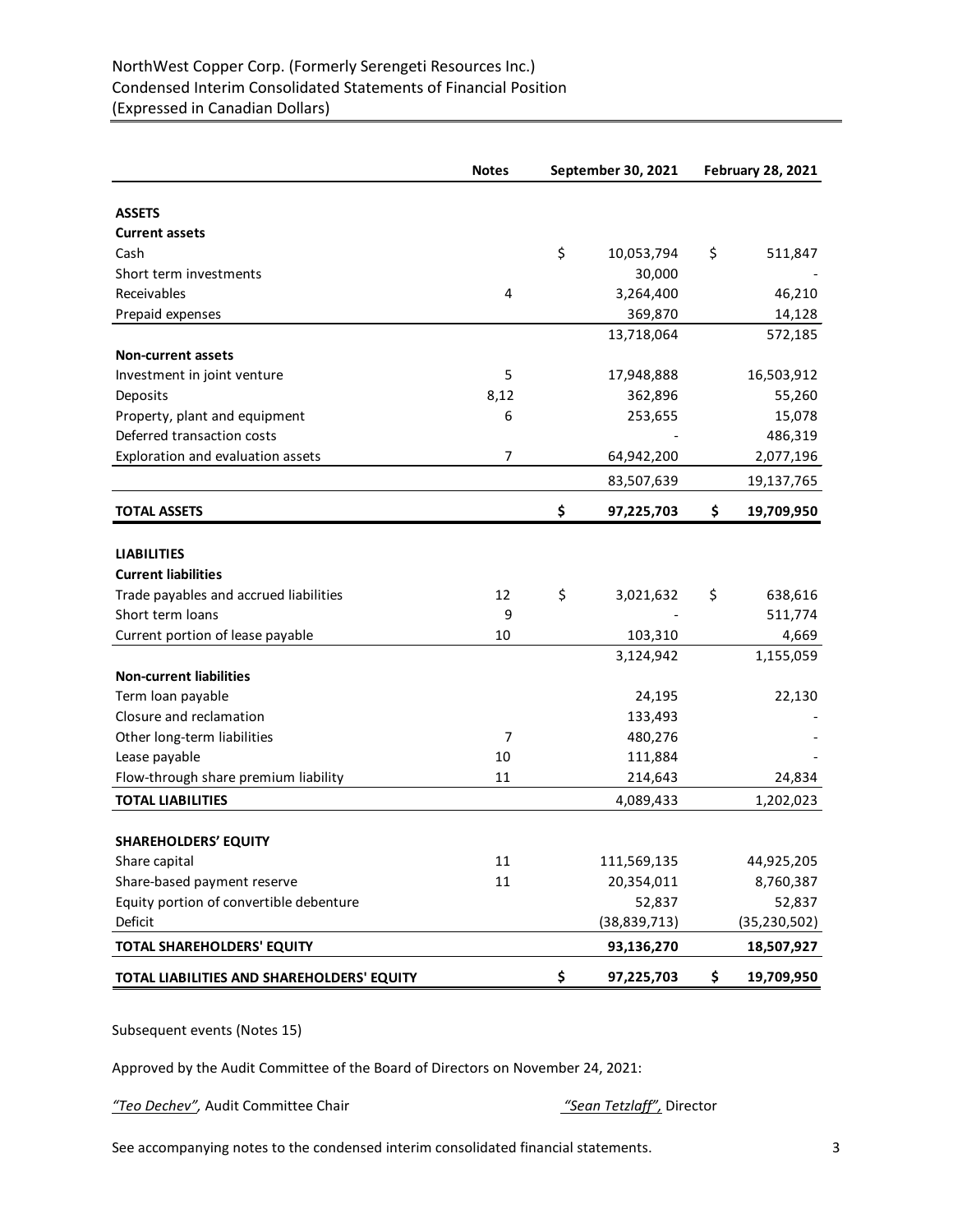# NorthWest Copper Corp. (Formerly Serengeti Resources Inc.) Condensed Interim Consolidated Statements of Loss and Comprehensive Loss (Expressed in Canadian Dollars)

|                                          | <b>Notes</b> | Three months<br>ended Sept 30,<br>2021 |    | Three months<br>ended Aug 31,<br>2020 | Seven months<br>ended Sept 30,<br>2021 | Six months<br>ended Aug 31,<br>2020 |
|------------------------------------------|--------------|----------------------------------------|----|---------------------------------------|----------------------------------------|-------------------------------------|
| <b>Expenses</b>                          |              |                                        |    |                                       |                                        |                                     |
| Share-based payments                     | 11           | 978,294                                |    | 11,946                                | 3,345,358                              | 37,642                              |
| Salaries and director fees               |              | 362,907                                |    | 121,307                               | 1,520,302                              | 205,540                             |
| Investor relations                       |              | 266,496                                |    | 4,401                                 | 403,047                                | 20,561                              |
| Professional fees                        |              | 141,529                                |    | 120,516                               | 343,552                                | 188,686                             |
| Office and miscellaneous                 |              | 135,596                                |    | 11,993                                | 270,698                                | 24,182                              |
| Transfer agent and filing fees           |              | 34,839                                 |    | 3,579                                 | 96,115                                 | 6,538                               |
| Depreciation                             | 6            | 10,703                                 |    | 6,597                                 | 18,696                                 | 13,193                              |
|                                          |              | (1,930,364)                            |    | (280, 339)                            | (5,997,768)                            | (496, 342)                          |
| <b>Other Items</b>                       |              |                                        |    |                                       |                                        |                                     |
| Other income                             |              |                                        |    | 5,196                                 |                                        | 8,620                               |
| Management income                        | 5            | 47,901                                 |    |                                       | 98,039                                 |                                     |
| Interest income                          |              | 6,915                                  |    | 4,868                                 | 15,146                                 | 11,101                              |
| Accretion expense                        |              | (16, 505)                              |    |                                       | (48, 691)                              |                                     |
| Interest expense                         |              | (2, 374)                               |    | (979)                                 | (27, 965)                              | (2,026)                             |
| Impairment                               |              |                                        |    |                                       |                                        | (20,056)                            |
| Share of joint venture loss              | 5            | (562)                                  |    |                                       | (6, 163)                               |                                     |
|                                          |              | 35,375                                 |    | 9,085                                 | 30,366                                 | (2, 361)                            |
| Net loss before tax                      |              | \$<br>(1,894,989)                      | \$ | $(271, 254)$ \$                       | (5,967,402)                            | \$<br>(498, 703)                    |
| Income tax recovery                      | 11           | 1,910,035                              |    | 43,507                                | 2,358,191                              | 47,177                              |
| Net loss and comprehensive loss for the  |              |                                        |    |                                       |                                        |                                     |
| period                                   |              | \$<br>15,046                           | Ś  | $(227, 747)$ \$                       | (3,609,211)                            | \$<br>(451, 526)                    |
|                                          |              |                                        |    |                                       |                                        |                                     |
| Loss per share - basic and diluted       |              | \$<br>0.00                             | \$ | $(0.00)$ \$                           | (0.03)                                 | \$<br>(0.01)                        |
| Weighted average number of common shares |              |                                        |    |                                       |                                        |                                     |
| outstanding <sup>(1)</sup>               |              | 126,913,091                            |    | 54,716,000                            | 124,097,683                            | 54,651,393                          |

 $<sup>(1)</sup>$  The number of shares outstanding at August 31, 2020 have been retroactively adjusted to</sup> reflect the 2 for 1 share consolidation (Note 1)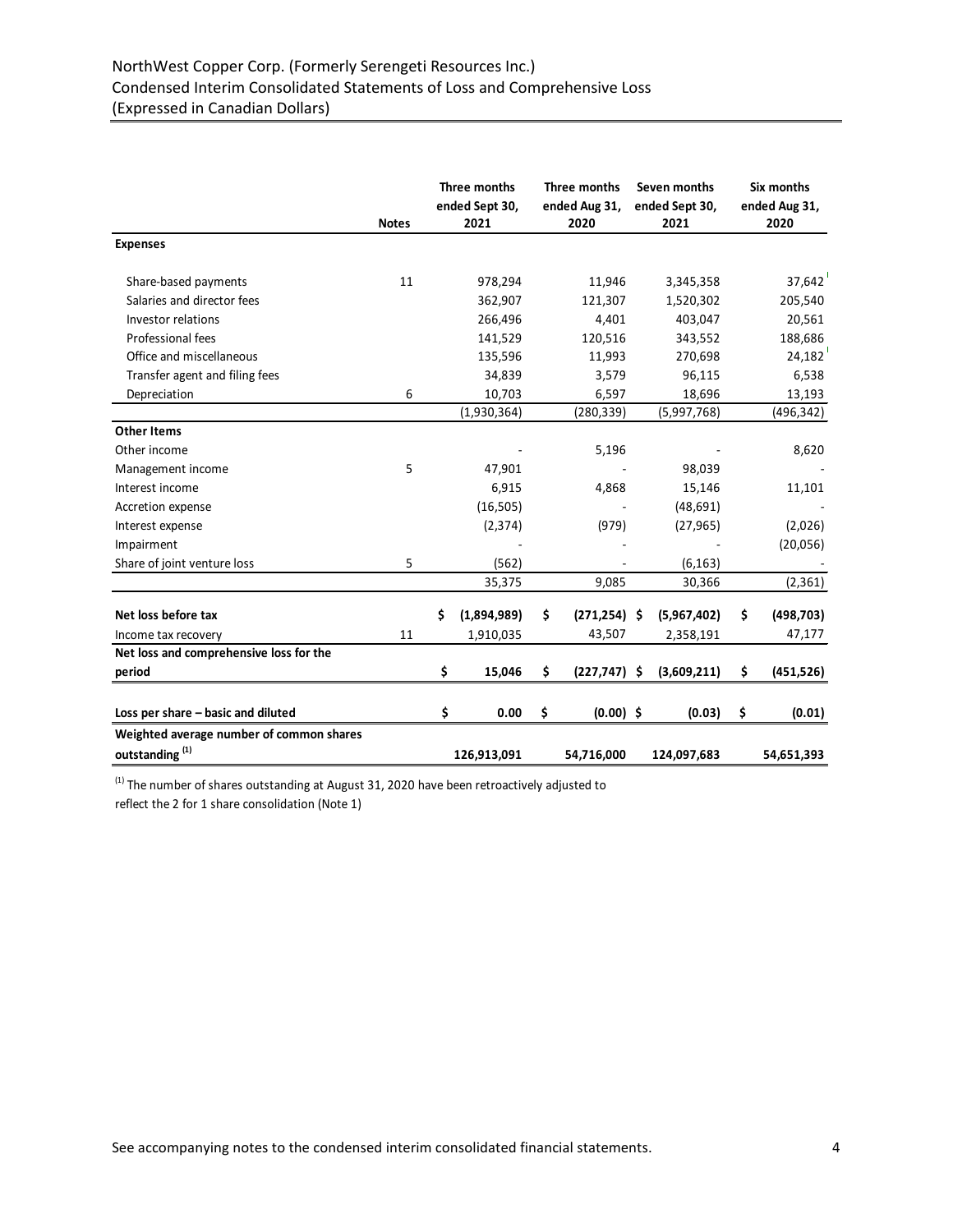# NorthWest Copper Corp. (Formerly Serengeti Resources Inc.) Condensed Interim Consolidated Statement of Changes in Shareholders' Equity (Expressed in Canadian Dollars)

|                                                            |                | Share capital                             |               |    |                                   |     |                                                          |                 |                                         |
|------------------------------------------------------------|----------------|-------------------------------------------|---------------|----|-----------------------------------|-----|----------------------------------------------------------|-----------------|-----------------------------------------|
|                                                            | <b>Notes</b>   | <b>Number of</b><br>shares <sup>(1)</sup> | Amount        |    | Share-based<br>payment<br>reserve |     | <b>Equity</b><br>portion of<br>convertible<br>debentures | <b>Deficit</b>  | Total<br>Shareholders'<br><b>Equity</b> |
| Balance at February 29, 2020 <sup>1</sup>                  |                | 54,586,692                                | \$44,453,386  | Ś. | 8,821,084                         | \$  | 52,837                                                   | \$ (34,528,978) | \$18,798,329                            |
| Shares issued for acquisition of property interests        | $\overline{7}$ | 50,000                                    | 28,000        |    |                                   |     |                                                          |                 | 28,000                                  |
| Shares issued for debt                                     | 11             | 136,052                                   | 51,700        |    |                                   |     |                                                          |                 | 51,700                                  |
| Share issuance costs                                       | 11             |                                           | (1, 159)      |    |                                   |     |                                                          |                 | (1, 159)                                |
| Share-based payments                                       | 11             |                                           |               |    | 37,642                            |     |                                                          |                 | 37,642                                  |
| Net loss for the period                                    |                |                                           |               |    |                                   |     |                                                          | (451, 526)      | (451, 526)                              |
| Balance at August 31, 2020 <sup>1</sup>                    |                | 54,772,744                                | \$44,531,927  | Ś. | 8,858,726                         | s.  | 52,837                                                   | \$ (34,980,504) | \$18,462,986                            |
| Shares issued for cash - exercise of warrants              | 11             | 141,345                                   | 72,260        |    |                                   |     |                                                          |                 | 72,260                                  |
| Shares issued for cash - exercise of stock options         | 11             | 987,500                                   | 170,000       |    |                                   |     |                                                          |                 | 170,000                                 |
| Reallocation of fair market value of warrants              |                |                                           |               |    |                                   |     |                                                          |                 |                                         |
| exercised                                                  | 11             |                                           | 33,137        |    | (33, 137)                         |     |                                                          |                 |                                         |
| Reallocation of fair market value of stock options         |                |                                           |               |    |                                   |     |                                                          |                 |                                         |
| exercised                                                  | 11             |                                           | 117,881       |    | (117, 881)                        |     |                                                          |                 |                                         |
| Share-based payments                                       | 11             |                                           |               |    | 52,679                            |     |                                                          |                 | 52,679                                  |
| Net loss for the period                                    |                |                                           |               |    |                                   |     |                                                          | (249, 998)      | (249,998)                               |
| Balance at February 28, 2021 <sup>1</sup>                  |                | 55,901,589                                | \$44,925,205  | Ś. | 8,760,387                         | Ŝ.  | 52,837                                                   | \$ (35,230,502) | \$18,507,927                            |
| Shares issued to former Sun Metals shareholders            | $\mathbf{1}$   | 55,323,061                                | 55,323,061    |    |                                   |     |                                                          |                 | 55,323,061                              |
| Warrants issued to former Sun Metals securityholders       | $\mathbf{1}$   |                                           |               |    | 7,805,369                         |     |                                                          |                 | 7,805,369                               |
| Stock options issued to former Sun Metals securityholders  | $\mathbf{1}$   |                                           |               |    | 1,181,385                         |     |                                                          |                 | 1,181,385                               |
| Shares issued for cash - financing                         | 11             | 3,750,000                                 | 3,000,000     |    |                                   |     |                                                          |                 | 3,000,000                               |
| Shares issued for cash - flow-through financing            | 11             | 5,000,000                                 | 5,000,000     |    |                                   |     |                                                          |                 | 5,000,000                               |
| Shares issued for cash - charity flow-through financing    | 11             | 4,550,000                                 | 5,005,000     |    |                                   |     |                                                          |                 | 5,005,000                               |
| Share issuance costs                                       | 11             |                                           | (916, 162)    |    |                                   |     |                                                          |                 | (916, 162)                              |
| Flow-through premium liability                             |                |                                           | (2,548,000)   |    |                                   |     |                                                          |                 | (2,548,000)                             |
| Shares issued for debt                                     | 11             | 164,095                                   | 100,000       |    |                                   |     |                                                          |                 | 100,000                                 |
| Shares issued for cash - exercise of warrants              | 11             | 1,089,101                                 | 606,143       |    |                                   |     |                                                          |                 | 606,143                                 |
| Shares issued for cash - exercise of stock options         | 11             | 1,185,000                                 | 300,400       |    |                                   |     |                                                          |                 | 300,400                                 |
| Reallocation of fair market value of warrants<br>exercised | 11             |                                           | 523,316       |    | (523, 316)                        |     |                                                          |                 |                                         |
| Reallocation of fair market value of stock options         |                |                                           |               |    |                                   |     |                                                          |                 |                                         |
| exercised                                                  | 11             |                                           | 215,172       |    | (215, 172)                        |     |                                                          |                 |                                         |
| Shares issued for acquisition of property interests        | $\overline{7}$ | 50,000                                    | 35,000        |    |                                   |     |                                                          |                 | 35,000                                  |
| Share-based payments                                       | 11             |                                           | L,            |    | 3,345,358                         |     |                                                          |                 | 3,345,358                               |
| Net loss for the year                                      |                |                                           |               |    |                                   |     |                                                          | (3,609,211)     | (3,609,211)                             |
| Balance at September 30, 2021                              |                | 127,012,846                               | \$111,569,135 |    | \$20,354,011                      | \$. | 52,837                                                   | \$ (38,839,713) | \$93,136,270                            |

 $(1)$  The number of shares presented have been retroactively adjusted to reflect the 2 for 1 share consolidation (Note 1)

See accompanying notes to the condensed interim consolidated financial statements. 5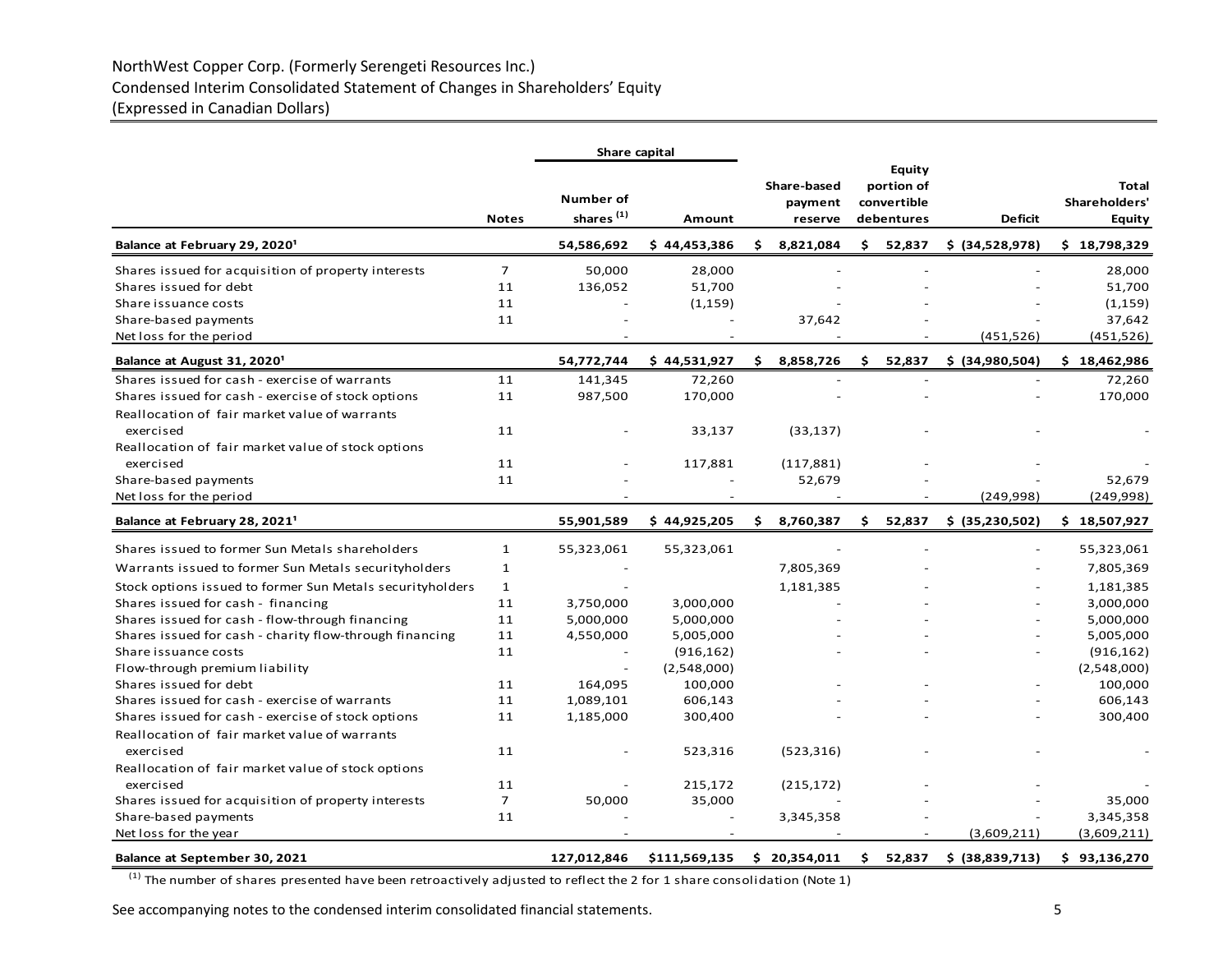# NorthWest Copper Corp. (Formerly Serengeti Resources Inc.) Condensed Interim Consolidated Statements of Cash Flows (Expressed in Canadian Dollars)

|                                                           | Seven months<br>ended Sept 30,<br>2021 | Six months<br>ended Aug 31,<br>2020 |
|-----------------------------------------------------------|----------------------------------------|-------------------------------------|
| <b>Operating activities</b>                               |                                        |                                     |
| Net loss                                                  | \$<br>(3,609,211)                      | \$<br>(451, 526)                    |
| Adjustments for non-cash items:                           |                                        |                                     |
| Depreciation                                              | 22,982                                 | 13,193                              |
| Share of joint venture loss                               | 6,163                                  |                                     |
| Interest expense                                          | 27,965                                 | 1,914                               |
| Accretion expense                                         | 48,691                                 |                                     |
| Interest income                                           | (15, 146)                              |                                     |
| Management fee income                                     | (98,039)                               |                                     |
| Deferred income tax recovery                              | (2,358,191)                            | (47, 177)                           |
| Share-based payments                                      | 3,345,358                              | 37,642                              |
| Impairment                                                |                                        | 20,056                              |
| Changes in                                                |                                        |                                     |
| Receivables                                               | (2,793,492)                            | (65, 292)                           |
| Prepaid expenses                                          | (252, 743)                             | (3,582)                             |
| Trade payables and accrued liabilities                    | 456,657                                | 43,006                              |
| Deferred transaction costs                                | 486,319                                |                                     |
| Net cash flows used in operating activities               | (4, 732, 687)                          | (451, 766)                          |
| <b>Investing activities</b>                               |                                        |                                     |
| Cash acquired from Sun Metals                             | 9,481,375                              |                                     |
| Cash transaction costs - acquisition of Sun               | (633, 686)                             |                                     |
| Investment in joint venture                               | (1,517,400)                            | (383,500)                           |
| Exploration and evaluation assets                         | (5,426,962)                            | (244, 998)                          |
| Deposits                                                  | (93,000)                               | (22,000)                            |
| Interest received                                         | 15,146                                 |                                     |
| Property, plant and equipment                             | (6, 487)                               |                                     |
| Net cash flows provided by (used in) investing activities | 1,818,986                              | (650, 498)                          |
| <b>Financing activities</b>                               |                                        |                                     |
| Proceeds on issuance of common shares                     | 13,005,000                             |                                     |
| Share issuance costs                                      | (916, 162)                             | (1, 159)                            |
| Options exercised for cash                                | 300,400                                |                                     |
| Warrants exercised                                        | 606,143                                |                                     |
| Repayment of short-term loan                              | (530,000)                              |                                     |
| CEBA loan received                                        |                                        | 40,000                              |
| Lease payable repayments                                  | (9, 733)                               | (13, 731)                           |
| Net cash flows provided by financing activities           | 12,455,648                             | 25,110                              |
| Net change in cash and cash equivalents                   | 9,541,947                              | (1,077,154)                         |
| Cash and cash equivalents, beginning                      | 511,847                                | 1,802,817                           |
| Cash and cash equivalents, ending                         | \$<br>10,053,794                       | \$<br>725,663                       |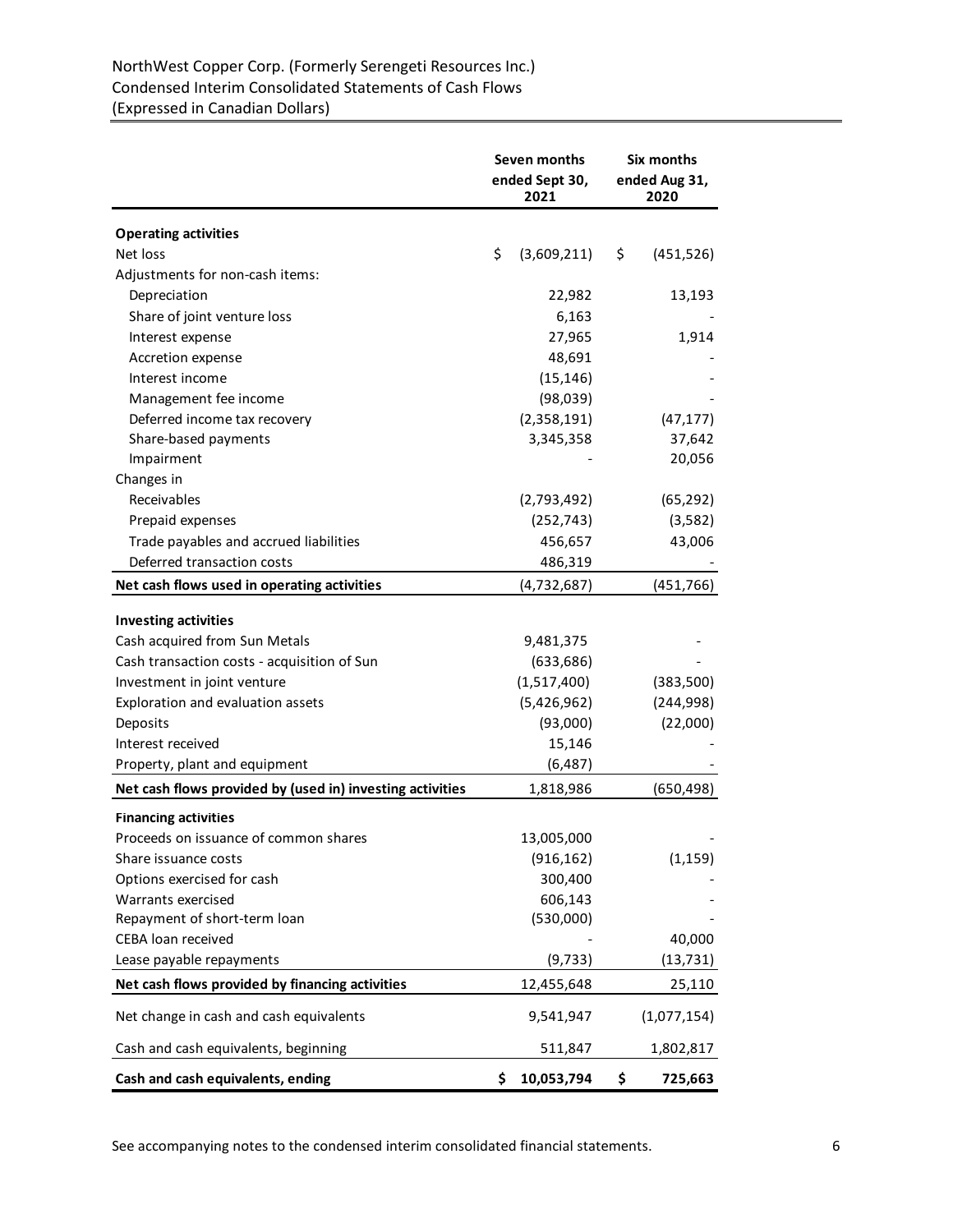# **1. Nature of operations and going concern**

NorthWest Copper Corp. (the "Company" or "NorthWest"), formerly Serengeti Resources Inc. was incorporated on March 5, 1973, under the laws of the Province of British Columbia, Canada, and its principal activity is the acquisition and exploration of mineral properties in Canada. The Company's shares previously traded on the TSX Venture Exchange ("TSX-V") under the symbol "SIR". On March 5, 2021, the Company changed its name to Northwest Copper Corp. and commenced trading on the TSX-V under the new symbol "NWST".

The head office and principal address of the Company is 1055 West Hastings Street, Suite 1900, Vancouver, British Columbia, Canada, V6C 2E9. The Company's registered and records office address is #3200 – 650 West Georgia Street, Vancouver, British Columbia, Canada, V6B 4P7.

On November 29, 2020, the Company announced they had entered into a definitive arrangement agreement with Sun Metals Corp. ("Sun Metals") pursuant to which NorthWest will acquire all of the issued and outstanding shares of Sun Metals (the "Transaction") on the basis of 0.43 common shares of NorthWest (on a pre-Consolidation (as defined below) basis) for each share of Sun Metals held, by way of a plan of arrangement under the Business Corporations Act British Columbia (the "Arrangement").

On March 5, 2021, the Company consolidated all the issued and outstanding common shares on a two for one basis. (the "Consolidation"). The Consolidation reduced the common shares issued and outstanding at March 5, 2021 from 112,153,368 pre-consolidated to 56,076,589 post-consolidated common shares.

On March 5, 2021, the Company announced the closing of the Arrangement, following which Sun Metals became a wholly owned subsidiary of NorthWest. Pursuant to the Arrangement, the Company issued 55,323,061 common shares, 2,866,523 stock options with a weighted average exercise price of \$1.09, and 15,423,541 warrants with a weighted average exercise price of \$1.05 to former Sun Metals securityholders.

Following completion of the Arrangement, the Company now owns 100% of the Stardust copper-gold project, 100% of the Lorraine copper-gold project, and 100% of the OK copper-molybdenum project.

#### *Going concern*

These consolidated financial statements have been prepared on the assumption that the Company will continue as a going concern, meaning it will continue in operation for the foreseeable future and will be able to realize assets and discharge liabilities in the ordinary course of operations. Different bases of measurement may be appropriate if the Company was not expected to continue operations for the foreseeable future. At September 30, 2021, the Company had a net loss of \$3,609,211 for the seven months ended September 30, 2021 and accumulated losses of \$38,839,713 (February 28, 2021 - \$35,230,502) since inception, all of which indicate a material uncertainty that may cast significant doubt about the Company's ability to continue as a going concern. The Company's continuation as a going concern is dependent on its ability to raise equity capital or borrowings sufficient funds to meet its current and future obligations. Although the Company has been successful in the past in raising funds to continue operations, there is no assurance it will be able to do so in the future.

Since March 31, 2020, the outbreak of the novel strain of coronavirus, specifically identified as "COVID- 19", has resulted in governments worldwide enacting emergency measures to combat the spread of the virus. These measures, which include the implementation of travel bans, quarantine periods and social distancing, have caused material disruption to businesses globally resulting in an economic slowdown. Global equity markets have experienced significant volatility. Governments and central banks have reacted with significant monetary and fiscal interventions designed to stabilize economic conditions. The duration and impact of the COVID-19 outbreak is unknown at this time, as is the efficacy of the government and central bank interventions. It is not possible to reliably estimate the length and severity of these developments and the impact on the financial results and condition of the Company and its operations in future periods.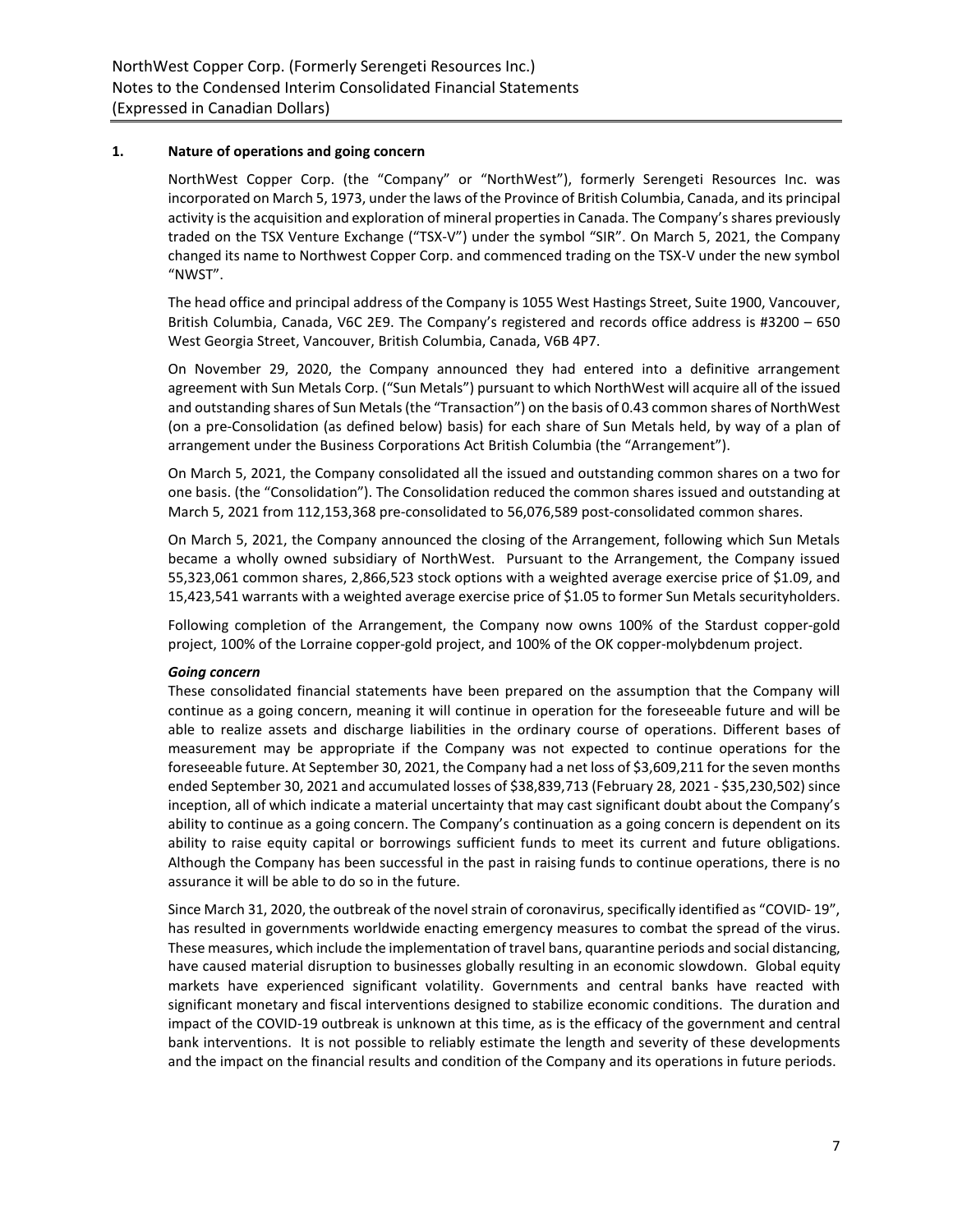# **2. Significant accounting policies and basis of preparation**

# *Statement of compliance with International Financial Reporting Standards*

The Company prepares their annual financial statements in accordance with International Financial Reporting Standards ("IFRS") as issued by the International Accounting Standards Board ("IASB"). These condensed interim financial statements have been prepared in accordance with International Accounting Standards 34, Interim Financial Reporting ("IAS 34").

These condensed interim consolidated financial statements do not include all of the information required for full IFRS financial statements and therefore should be read in conjunction with the Company's most recent annual consolidated financial statements as at and for the year ended February 28, 2021.

These condensed interim consolidated financial statements have been prepared using accounting policies consistent with those used in the annual consolidated financial statements.

Certain comparative figures have been reclassified to conform to the current year's presentation.

# *Change in Year End*

During the seven months ended September 30, 2021, the Company changed its fiscal year end to December 31, from February 28. The Company's interim transition period is the seven months ended September 30, 2021, and the comparative period is the six months ended August 31, 2020. The Company's annual transition period is the ten months ended December 31, 2021, and the comparative period is the twelve months ended February 28, 2021. The new financial year will align the Company with its peer group in the mineral resources sector.

# *Basis of presentation*

These consolidated financial statements of the Company have been prepared on a historical cost basis except for certain financial instruments classified in accordance with measurement standards under IFRS.

#### *Consolidation*

The consolidated financial statements include the accounts of the Company and its controlled entities. Details of controlled entities are as follows:

|                               |                                     | Percentage owned      |                      |
|-------------------------------|-------------------------------------|-----------------------|----------------------|
|                               | <b>Province of</b><br>incorporation | September 30,<br>2021 | February 28,<br>2021 |
| Sun Metals Corp.              | <b>British Columbia</b>             | 100%                  | N/A                  |
| Tsayta Resources Corporation* | <b>British Columbia</b>             | 100%                  | N/A                  |
| 0790202 BC Ltd.**             | <b>British Columbia</b>             | 100%                  | 100%                 |

\*Subsidiary of Sun Metals Corp., holds the Stardust, Lorraine, and OK projects.

\*\*This company is inactive.

# *Significant accounting judgments, estimates and assumptions*

The preparation of financial statements in conformity with IFRS requires management to make judgments, estimates and assumptions that affect the reported amounts of assets, liabilities and expenses. Estimates and judgments are regularly evaluated and are based on historical experience and other factors, including expectations of future events that are believed to be reasonable under the circumstances. Uncertainty about these assumptions and estimates could result in outcomes that require a material adjustment to the carrying amount of assets or liabilities affected in future periods.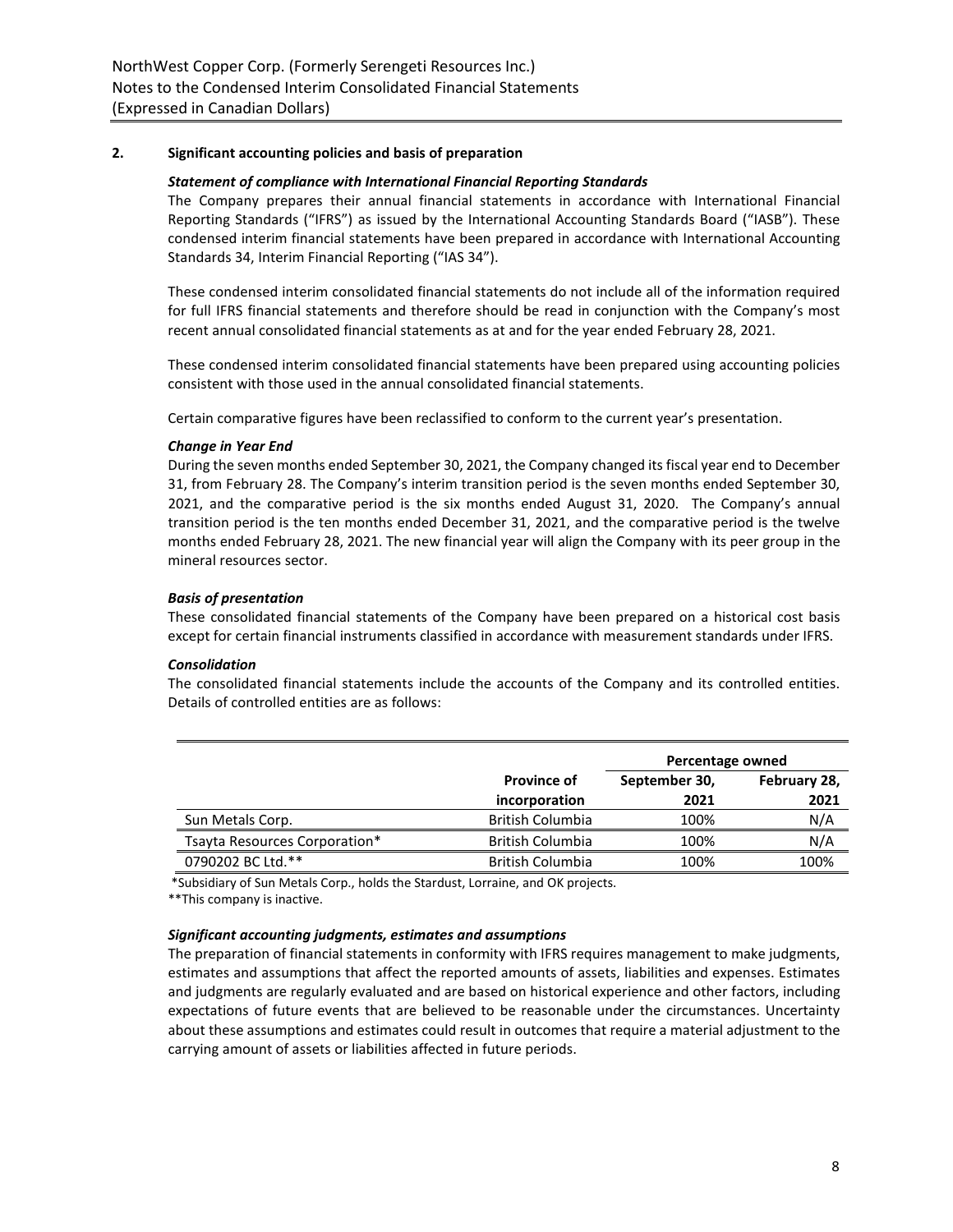# **2. Significant accounting policies and basis of preparation** (cont'd)

In preparing these condensed interim consolidated financial statements, the significant judgements made by management in applying the Company's accounting policies and the key sources of estimation uncertainty were the same as those that applied to the annual consolidated financial statements.

The Company considered the impact of the COVID-19 pandemic on the significant judgments and estimates made in these condensed interim consolidated financial statements and determined that the effects of COVID-19 did not have a material impact on the estimates and judgments applied for the seven months ended September 30, 2021.

# **3. Acquisition of Sun Metals Corp.**

Pursuant to the Arrangement Agreement (Note 1), on March 5, 2021 the Company acquired, all of the issued and outstanding common shares of Sun Metals by way of a statutory plan of arrangement under the Business Corporations Act (British Columbia) (the "Arrangement").

Pursuant to the terms of the Arrangement, shareholders of Sun Metals received 0.215 (the "Post-Consolidation Exchange Ratio") of a common share of NorthWest for every Sun Metals common share held, all outstanding stock options of Sun Metals were exchanged for stock options to purchase NorthWest common shares on the basis of the Post-Consolidation Exchange Ratio and all unexercised Sun Metals share purchase warrants were exchanged for warrants to purchase NorthWest common shares on the basis of the Post-Consolidation Exchange Ratio. Upon closing of the Arrangement, the Company issued 55,323,061 common shares, 2,866,523 stock options with a weighted average exercise price of \$1.09, and 15,423,541 share purchase warrants with a weighted average exercise price of \$1.05.

The Company determined that Sun Metals was not a business in accordance with the definition in *IFRS 3 Business Combinations* at the date of acquisition and therefore has accounted for the acquisition as an asset acquisition rather than a business combination. The following table provides details of the preliminary fair value of the consideration given and the preliminary fair value of the assets and liabilities acquired as a result of the Arrangement:

| <b>Purchase Consideration</b>              |                 |
|--------------------------------------------|-----------------|
| 55,323,061 common shares                   | \$5,323,061     |
| 15,423,541 share purchase warrants         | 7,805,369       |
| 2,866,523 stock options                    | 1,181,385       |
| <b>Transaction costs</b>                   | 733,686         |
|                                            | \$65,043,501    |
|                                            |                 |
| <b>Net Assets Acquired</b>                 |                 |
| Cash                                       | Ś.<br>9,481,375 |
| <b>Working Capital</b>                     | (1,497,180)     |
| Deposits                                   | 214,636         |
| Property, Plant & Equipment                | 31,635          |
| <b>Exploration &amp; Evaluation Assets</b> | 57,403,041      |
| Other long-term Liabilities                | (590,006)       |
|                                            | \$65,043,501    |

The Company is in the process of finalizing the fair value allocation between the exploration and evaluation assets acquired.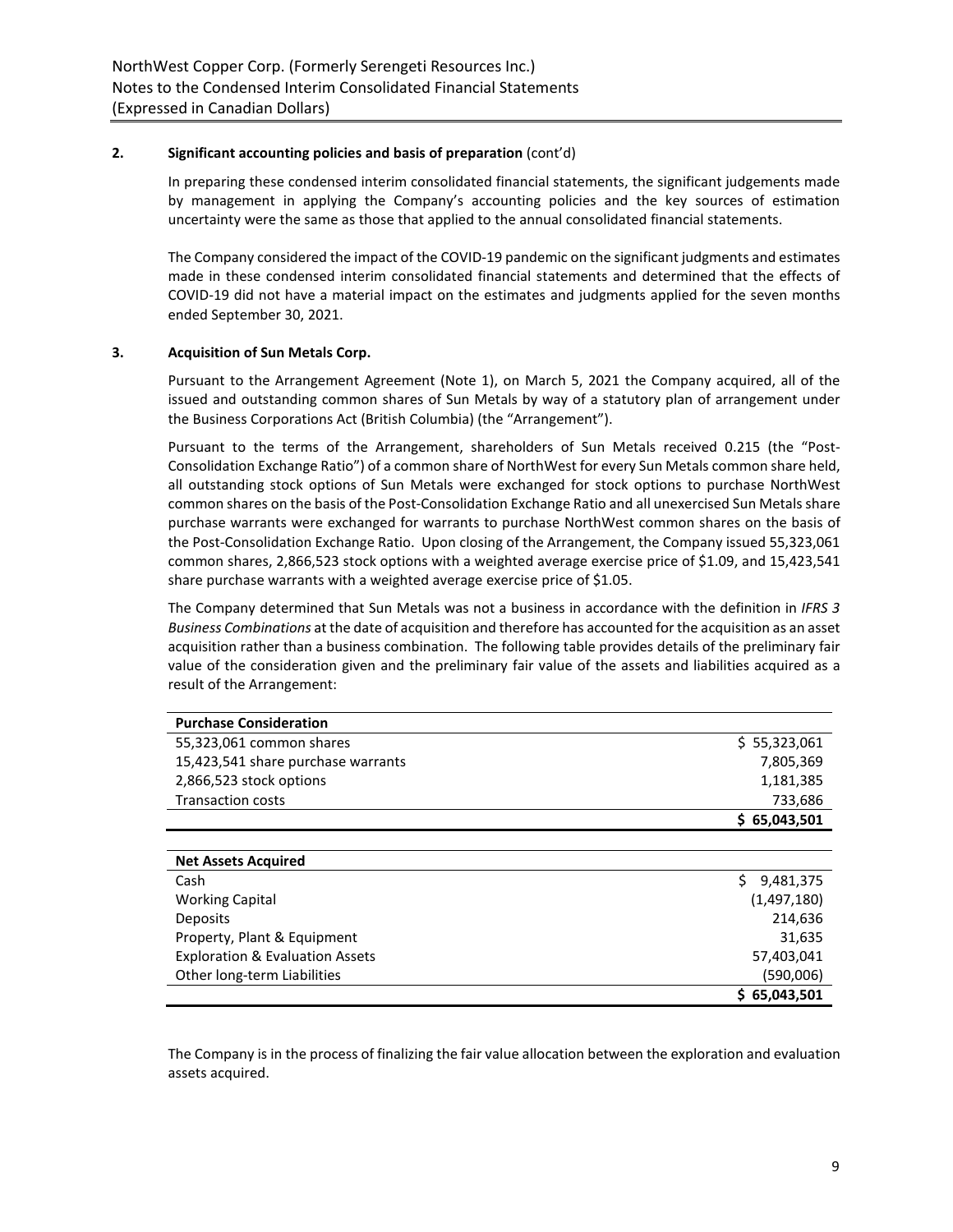# **4. Receivables**

|                                                 | September 30, | February 28, |
|-------------------------------------------------|---------------|--------------|
|                                                 | 2021          | 2021         |
| Exploration costs recoverable from KCC (Note 5) | 2,498,151     | 31,246       |
| Management fee receivable from KCC              | 172,515       |              |
| <b>BC METC receivable</b>                       | 197,654       |              |
| Goods and services tax receivable               | 345,148       | 10,960       |
| Other receivables                               | 50,932        | 4,004        |
|                                                 | 3,264,400     | 46,210       |

The British Columbia Mining Exploration Tax Credits ("BC METC") receivable balance of \$197,654 was acquired from Sun Metals. Sun Metals applied for BC METC with respect to qualifying exploration expenditures on the Stardust Project for the calendar year ended December 31, 2020 and the period January 1 to March 4, 2021 which remain outstanding but which can be reasonably estimated and collection is reasonably assured. The Company has committed to renounce the qualifying exploration expenditures for the seven months ended September 30, 2021 under flow-through share agreements and these expenditures therefore not eligible for the BC METC.

# **5. Investment in joint venture – Kwanika Copper Corporation**

On November 24, 2017, NorthWest completed a transaction whereby NorthWest, POSCO DAEWOO Corporation, since renamed Posco International Corporation ("PIC") and Kwanika Copper Corporation ("KCC") (formerly Daewoo Minerals Canada Corporation) signed a definitive joint venture agreement (the "JVA") for the exploration and development of the Kwanika property (the "Project"). Pursuant to the JVA, the respective interests of NorthWest and PIC in the Project were transferred to KCC, which serves as the vehicle for the joint venture.

In 2017, PIC contributed a total of \$8,300,000 in cash and as a result of this and prior contributions, held 8,200,000 common shares of KCC (representing 35% of the total issued shares of KCC). NorthWest contributed its 95% ownership of the Kwanika property, in exchange for 15,228,571 common shares of KCC (representing 65% of the total issued shares of KCC).

During calendar 2019, an additional \$590,000 was contributed to KCC on a pro-rata basis by the two parties to further engineering studies.

During December 2019, \$680,000 was solely contributed by NorthWest to KCC towards funding of the calendar 2020 work program. During the year ended February 28, 2021, the Company made an additional sole contribution of \$853,200 to KCC. As at February 28, 2021, total sole contribution by NorthWest towards funding of the KCC calendar 2020 work program was \$1,533,200.

During the year ended February 28, 2021, a total of 38,700 of KCC common shares held by NorthWest was transferred to PIC. The Company recorded a loss on disposal of investment of \$38,700 as a result of the transfer.

As at February 28, 2021, total contributions by NorthWest to KCC were \$17,106,571.

Upon completion of the calendar 2020 work program, and as a result of sole-funding that program, NorthWest owned approximately 66.949% of KCC. As a consequence of PIC electing not to participate in the 2020 program, they have diluted on a pro-rata basis to 33.05% ownership of KCC.

On March 1, 2021, KCC's shareholders approved a formal budget for CDN \$3,476,000 and a work program at the Company's property which was submitted by NorthWest as operator. At the shareholders meeting, PIC elected not to participate for its proportionate share of the 2021 Kwanika program and budget, NorthWest elected to participate for its proportionate share and NorthWest also elected to fund the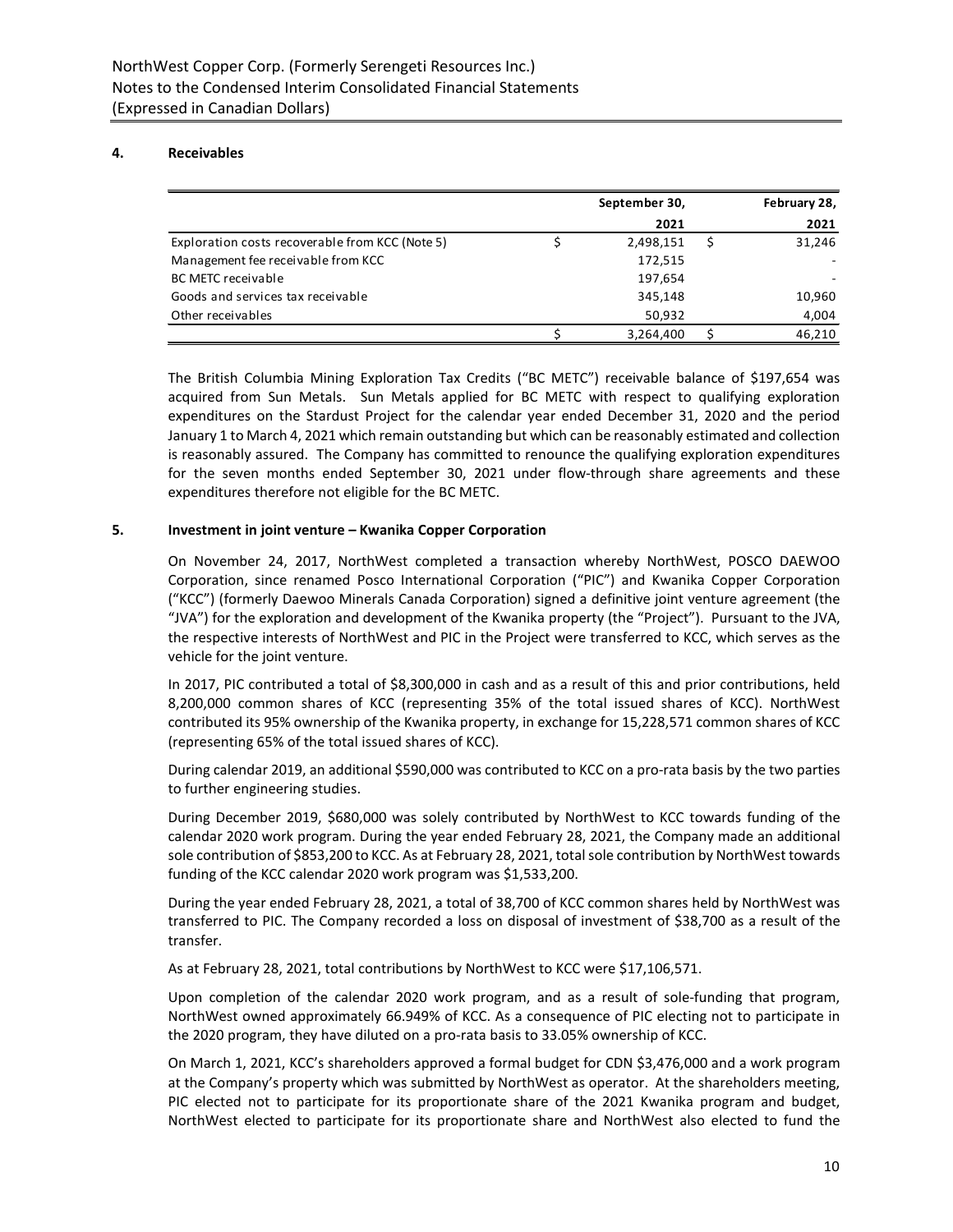shortfall resulting from PIC's election not to participate. These elections by the shareholders has resulted in 100% of the 2021 Kwanika Program and Budget being funded by NorthWest, from time to time as funds are required. During the four months ended June 30, 2021, NorthWest incurred \$1,549,791 in costs on behalf of KCC. Following approval of the funding request by the KCC board, the amount owing from KCC to NorthWest was settled in shares, and NorthWest and PIC's corresponding ownership percentages updated to 68.98% and 31.02%, respectively. During the three months ended September 30, 2021, NorthWest incurred \$2,418,609 in costs on behalf of KCC, and subsequent to the period end provided a funding request to KCC. Following approval of the funding request by the KCC board, the amount owing from KCC to NorthWest will be settled in shares, and NorthWest and PIC's corresponding ownership percentages updated.

NorthWest can remain as Project operator so long as it maintains a majority interest. As Project operator, NorthWest received a 10% management fee on expenditures above \$7,000,000. Management fee income of \$98,039 (August 31, 2020 – \$nil) earned from the joint venture during the period has been recorded in the consolidated statements of loss and comprehensive loss.

NorthWest may be granted a 1% net smelter return royalty ("NSR") if its Project interest is diluted below 50% and an additional 0.5% NSR if its interest is diluted below 33 ⅓%, subject to partial buyback provisions to PIC. PIC will have certain concentrate offtake rights from production on the Project, subject to NorthWest's ability to enter into separate streaming arrangements.

|                                     | September 30, 2021 |  |  |  |
|-------------------------------------|--------------------|--|--|--|
|                                     | (unaudited)        |  |  |  |
| Current assets                      | \$<br>132,720      |  |  |  |
| Non-current assets                  | 29,703,824         |  |  |  |
| <b>Total assets</b>                 | \$<br>29,836,544   |  |  |  |
| Current liabilities                 | \$<br>2,712,578    |  |  |  |
| Shareholders' equity                |                    |  |  |  |
| Common shares                       |                    |  |  |  |
| NorthWest Copper Corp.              | 18,775,671         |  |  |  |
| Posco International Corporation     | 8,445,200          |  |  |  |
| Contributed Surplus                 | 100,000            |  |  |  |
| Deficit                             | (196, 905)         |  |  |  |
| Total shareholders' equity          | 27,123,966         |  |  |  |
| <b>Total equity and liabilities</b> | \$<br>29,836,544   |  |  |  |

# **Summarized statement of financial position – Kwanika Copper Corporation**

Changes in the investment in joint venture for the seven months ended September 30, 2021 and the year ended February 28, 2021 are as follows: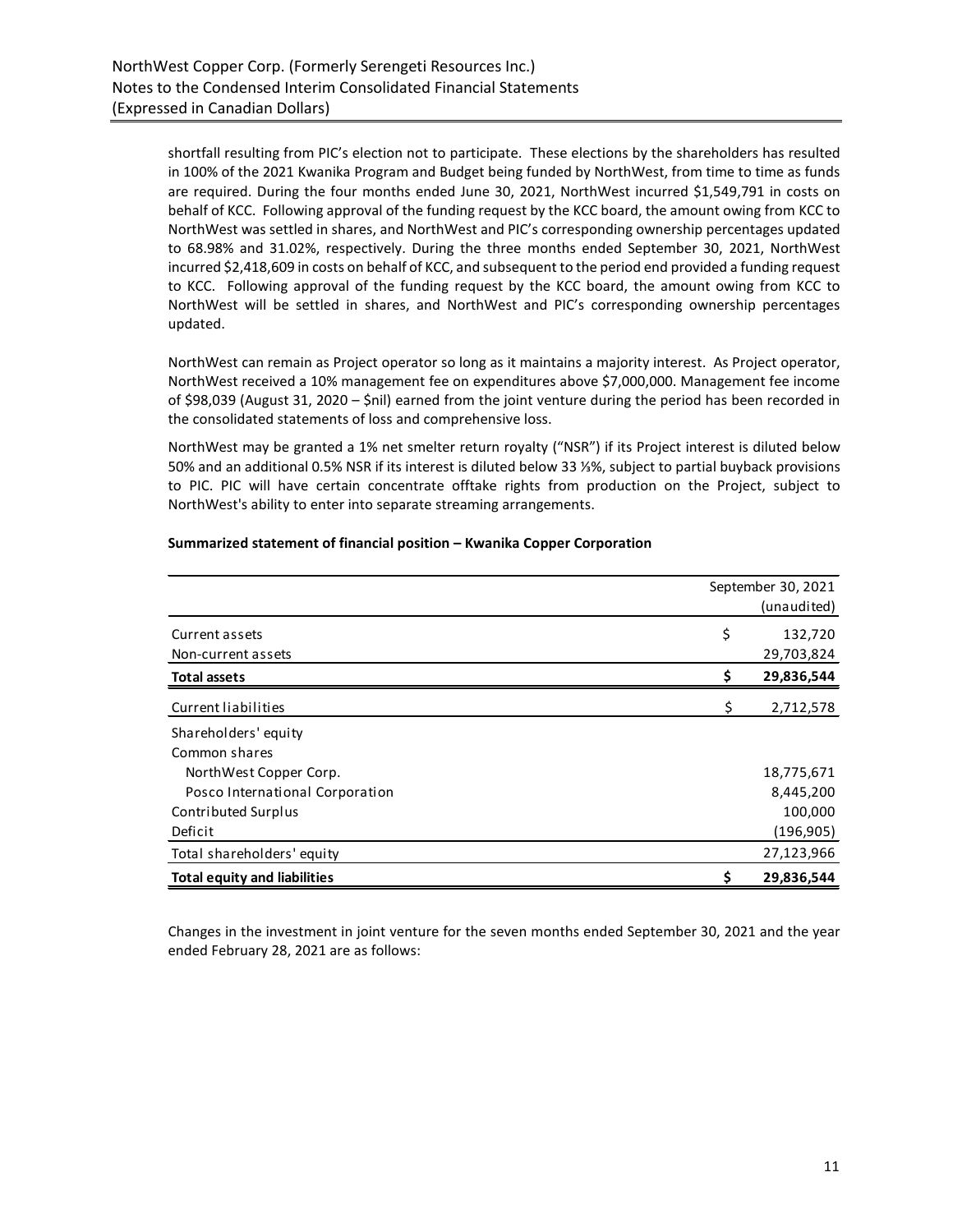# **5. Investment in joint venture – Kwanika Copper Corporation** (cont'd)

| Balance February 29, 2020                                            | 15,805,900       |
|----------------------------------------------------------------------|------------------|
| Additional investment in joint venture                               | 853,200          |
| Disposition of investment                                            | (38,700)         |
| Share of joint venture loss from March 1, 2020 to February 28, 2021  | (29, 455)        |
| 66.949% of management fee income earned from joint venture from      |                  |
| March 1, 2020 to February 28, 2021                                   | (87,033)         |
| Balance February 28, 2021                                            | \$<br>16,503,912 |
| Additional investment in joint venture                               | 1,669,100        |
| Share of joint venture loss from March 1, 2021 to September 30, 2021 | (6, 163)         |
| 68.98% of management fee income earned from joint venture from       |                  |
| March 1, 2021 to September 30, 2021                                  | (217, 961)       |
| Balance September 30, 2021                                           | \$<br>17,948,888 |

# **6. Property, plant and equipment**

|                                 | <b>Leased Office</b> | <b>Equipment</b> |    | Total     |
|---------------------------------|----------------------|------------------|----|-----------|
| Cost                            |                      |                  |    |           |
| Balance February 29, 2020       | \$<br>81,564         | \$<br>26,956     | \$ | 108,520   |
| Additions                       |                      | 9,345            |    | 9,345     |
| Disposal                        | (23, 357)            |                  |    | (23, 357) |
| Balance February 28, 2021       | \$<br>58,207         | \$<br>36,301     | \$ | 94,508    |
| Acquisition of Sun Metals       |                      | 31,635           |    | 31,635    |
| Additions                       | 223,437              | 6,487            |    | 229,924   |
| Disposal                        | (58,207)             |                  |    | (58, 207) |
| Balance September 30, 2021      | 223,437              | 74,423           |    | 297,860   |
| <b>Accumulated depreciation</b> |                      |                  |    |           |
| Balance February 29, 2020       | \$<br>25,087         | \$<br>25,887     | Ś  | 50,974    |
| Additions                       | 27,421               | 1,035            |    | 28,456    |
| Balance February 28, 2021       | \$<br>52,508         | \$<br>26,922     | \$ | 79,430    |
| Additions                       | 14,636               | 8,346            |    | 22,982    |
| Disposal                        | (58, 207)            |                  |    | (58, 207) |
| Balance September 30, 2021      | 8,937                | 35,268           |    | 44,205    |
| Net book value                  |                      |                  |    |           |
| Balance February 28, 2021       | \$<br>5,699          | \$<br>9,379      | \$ | 15,078    |
| Balance September 30, 2021      | \$<br>214,500        | \$<br>39,155     | \$ | 253,655   |

For the seven months ended September 30, 2021, depreciation of \$4,286 (2020 - \$nil) has been capitalized to exploration and evaluation expenditures in the consolidated statements of financial position.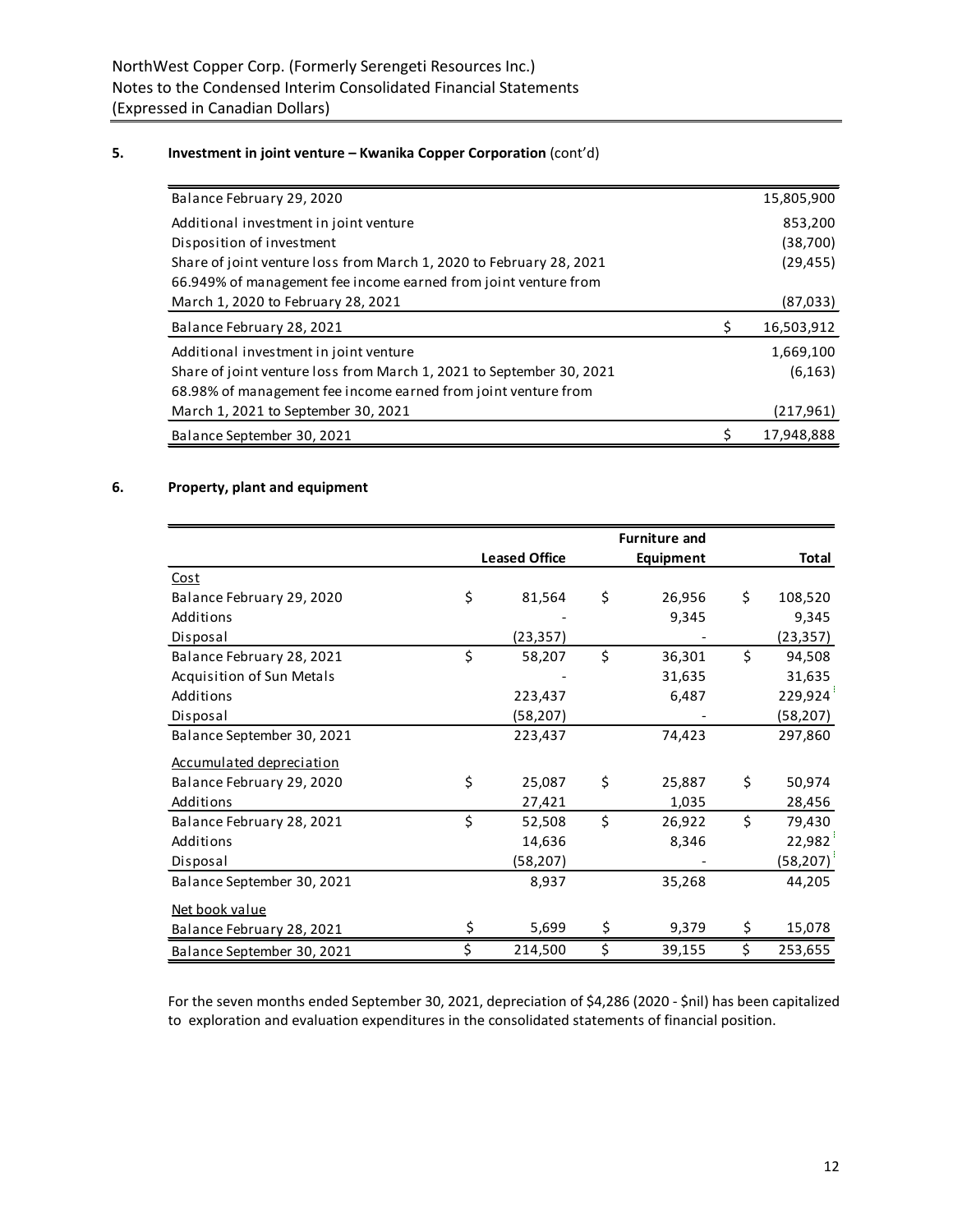# **7. Exploration and evaluation assets**

The following is a description of the Company's exploration and evaluation assets and the related expenditures incurred for the seven months ended September 30, 2021.

Following completion of the Arrangement on March 5, 2021, the Company now owns 100% of the Stardust copper-gold project, 100% of the Lorraine copper-gold project, and 100% of the OK copper-molybdenum project. The Company is in the process of finalizing the fair value allocation between the exploration and evaluation assets acquired and as at September 30, 2021 has allocated the amount to the Stardust project.

# Other Projects

The Company also holds a 100% interest in several other properties located in British Columbia, including the Arjay, Tchentlo and Croy-Bloom properties.

|                                         | Milligan     |                |   |                 |                 |                |           |    |            |
|-----------------------------------------|--------------|----------------|---|-----------------|-----------------|----------------|-----------|----|------------|
| September 30, 2021                      | West         | <b>Top Cat</b> |   | <b>East Niv</b> | <b>Stardust</b> | Lorraine       | Other     |    | Total      |
| Property acquisition costs              |              |                |   |                 |                 |                |           |    |            |
| Balance, beginning                      | 43,111<br>Ś. | \$114,502      | Ś | 41,748          | \$              | \$             | \$439,354 | \$ | 638,715    |
| Additions                               |              | 60,000         |   | 35,006          | 57,403,041      |                |           |    | 57,498,047 |
| Balance, ending                         | 43,111       | 174,502        |   | 76,754          | 57,403,041      | $\blacksquare$ | 439,354   |    | 58,136,762 |
| <b>Exploration and evaluation costs</b> |              |                |   |                 |                 |                |           |    |            |
| Balance, beginning                      | 525,402      | 379,138        |   | 362,259         |                 |                | 171,682   |    | 1,438,481  |
| Costs incurred during period:           |              |                |   |                 |                 |                |           |    |            |
| Admin                                   |              | 14,119         |   | 26,340          | 14,119          | 29,119         | 14,119    |    | 97,816     |
| Aircraft                                | 12,658       |                |   | 905,097         |                 | 105,967        | 6,957     |    | 1,030,679  |
| Camp and operations                     |              | 5,677          |   | 498,545         | 102,015         | 126,171        | 4,940     |    | 737,348    |
| Consulting                              |              | 11,929         |   | 632,861         | 53,931          | 136,540        | 5,179     |    | 840,440    |
| Drilling and assaying                   |              |                |   | 441,432         | 271,270         | 21,140         |           |    | 733,842    |
| Environmental                           |              | 8,000          |   | 36,977          | 13,819          |                |           |    | 58,796     |
| Geophysics                              |              |                |   | 376,070         |                 | 512,362        | 91,758    |    | 980,190    |
| <b>Salaries</b>                         | 11,072       | 69,961         |   | 152,055         | 140,750         | 250,760        | 86,999    |    | 711,597    |
| Travel and accommodation                | 1,210        | 1,366          |   | 53,194          | 48,182          | 68,008         | 4,289     |    | 176,249    |
|                                         | 24,940       | 111,052        |   | 3,122,571       | 644,086         | 1,250,067      | 214,241   |    | 5,366,957  |
| Other Items:                            |              |                |   |                 |                 |                |           |    |            |
| Impairment                              |              |                |   |                 |                 |                |           |    |            |
| Balance, ending                         | 550,342      | 490,190        |   | 3,484,830       | 644,086         | 1,250,067      | 385,923   |    | 6,805,438  |
| Total                                   | \$593,453    | \$664,692      |   | \$3,561,584     | \$58,047,127    | \$1,250,067    | \$825,277 | Ś. | 64,942,200 |
|                                         |              |                |   |                 |                 |                |           |    |            |

The following is a description of the Company's exploration and evaluation assets and the related expenditures incurred for the year ended February 28, 2021: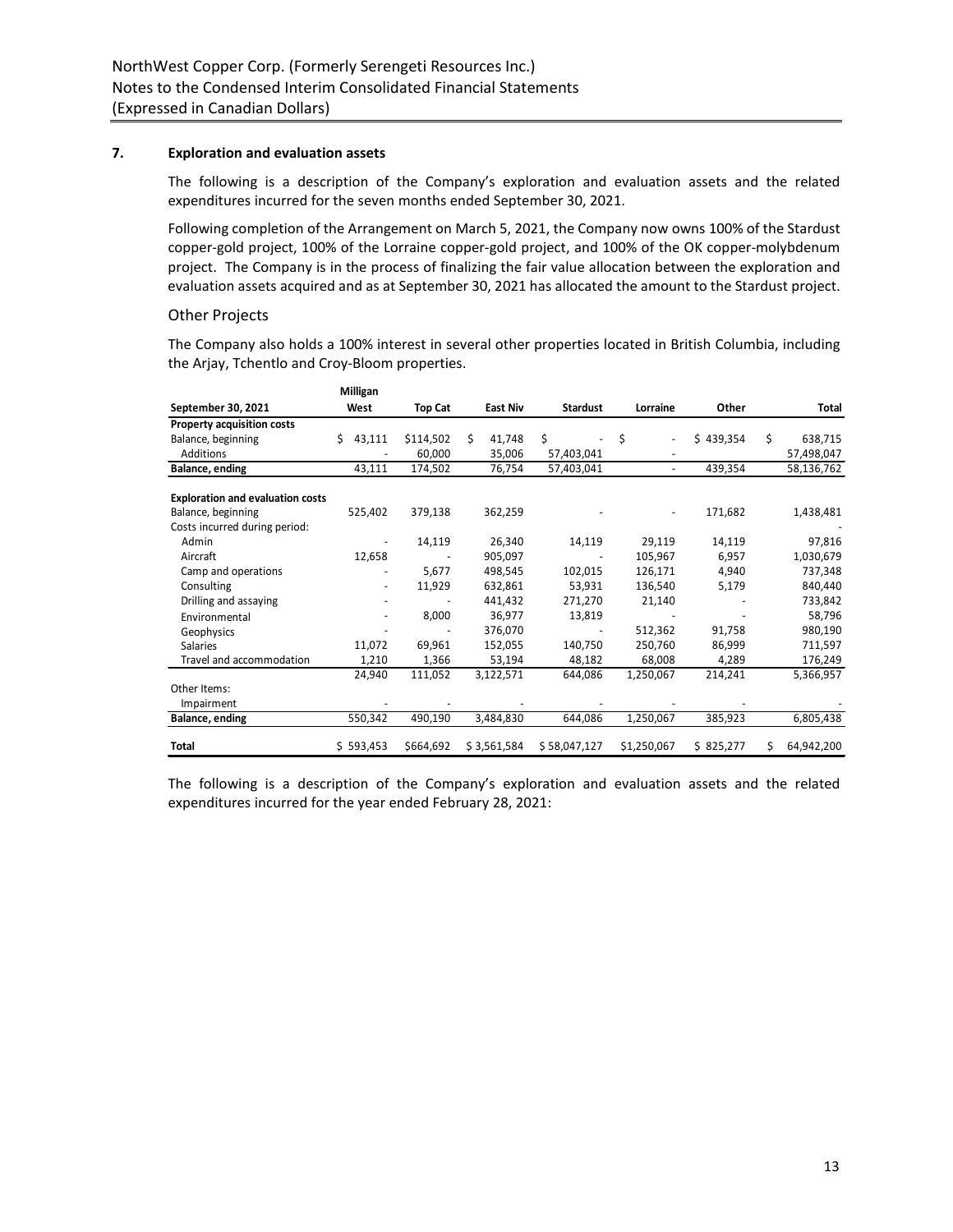# **7. Exploration and evaluation assets** (cont'd)

|                                         | <b>Milligan West</b>         | <b>Top Cat</b> | <b>East Niv</b> | Other     | Total         |
|-----------------------------------------|------------------------------|----------------|-----------------|-----------|---------------|
| <b>Property acquisition costs</b>       |                              |                |                 |           |               |
| Balance, beginning                      | \$<br>43,111                 | 64,502<br>Ŝ.   | 11,422<br>Ś.    | \$439,354 | \$<br>558,389 |
| Additions                               |                              | 50,000         | 30,326          |           | 80,326        |
| Balance, ending                         | 43,111                       | 114,502        | 41,748          | 439,354   | 638,715       |
| <b>Exploration and evaluation costs</b> |                              |                |                 |           |               |
| Balance, beginning                      | 524,785                      | 176,013        | 89,152          | 181,223   | 971,173       |
| Costs incurred during period:           |                              |                |                 |           |               |
| Aircraft                                |                              |                | 32,693          |           | 32,693        |
| Assaying                                |                              | 18,640         | 14,310          | 148       | 33,098        |
| Camp and operations                     |                              | 26,601         | 28,487          | 2,376     | 57,464        |
| Consulting                              | 617                          | 40,264         | 85,507          | 7,991     | 134,379       |
| Geophysics                              | $\qquad \qquad \blacksquare$ | 102,931        | 94,035          |           | 196,966       |
| Software purchased                      |                              | 4,788          | 8,117           |           | 12,905        |
| Travel and accommodation                |                              | 9,901          | 9,958           |           | 19,859        |
|                                         | 617                          | 203,125        | 273,107         | 10,515    | 487,364       |
| Other Items:                            |                              |                |                 |           |               |
| Impairment                              |                              |                |                 | (20, 056) | (20,056)      |
| Balance, ending                         | 525,402                      | 379,138        | 362,259         | 171,682   | 1,438,481     |
| <b>Total</b>                            | \$<br>568,513                | \$493,640      | \$404,007       | \$611,036 | \$2,077,196   |

a) Stardust Project

Following completion of the Arrangement on March 5, 2021 (Note 1), the Company now owns 100% of the Stardust Project, located in British Columbia.

b) Milligan West

The Company owns a 56.3% interest in the Milligan West property in joint venture with Fjordland Exploration Inc., an arm's-length company also listed on the TSX-V. The Company is entitled to act as Operator for so long as its interest is 50% or more.

c) East Niv

The Company acquired East Niv by staking in 2018. In 2021, the Company staked an additional 16 claims.

d) Top Cat

On July 19, 2019, the Company optioned the Top Cat claims.

The Company may earn a 100% interest by:

- Making staged cash payments totaling \$340,000 over 5 years; \$18,000 of which was paid on signing. On November 7, 2019, the Company issued 41,666 shares at a fair value of \$18,333 in lieu of cash payment pursuant to the option agreement. On July 13, 2020, the Company paid \$22,000, and on July 20, 2021, paid \$25,000;
- Issuing a total of 750,000 common shares in stages over a 5-year period. On August 2, 2019, 50,000 shares with a fair value of \$27,000 were issued upon TSX-V approval of the option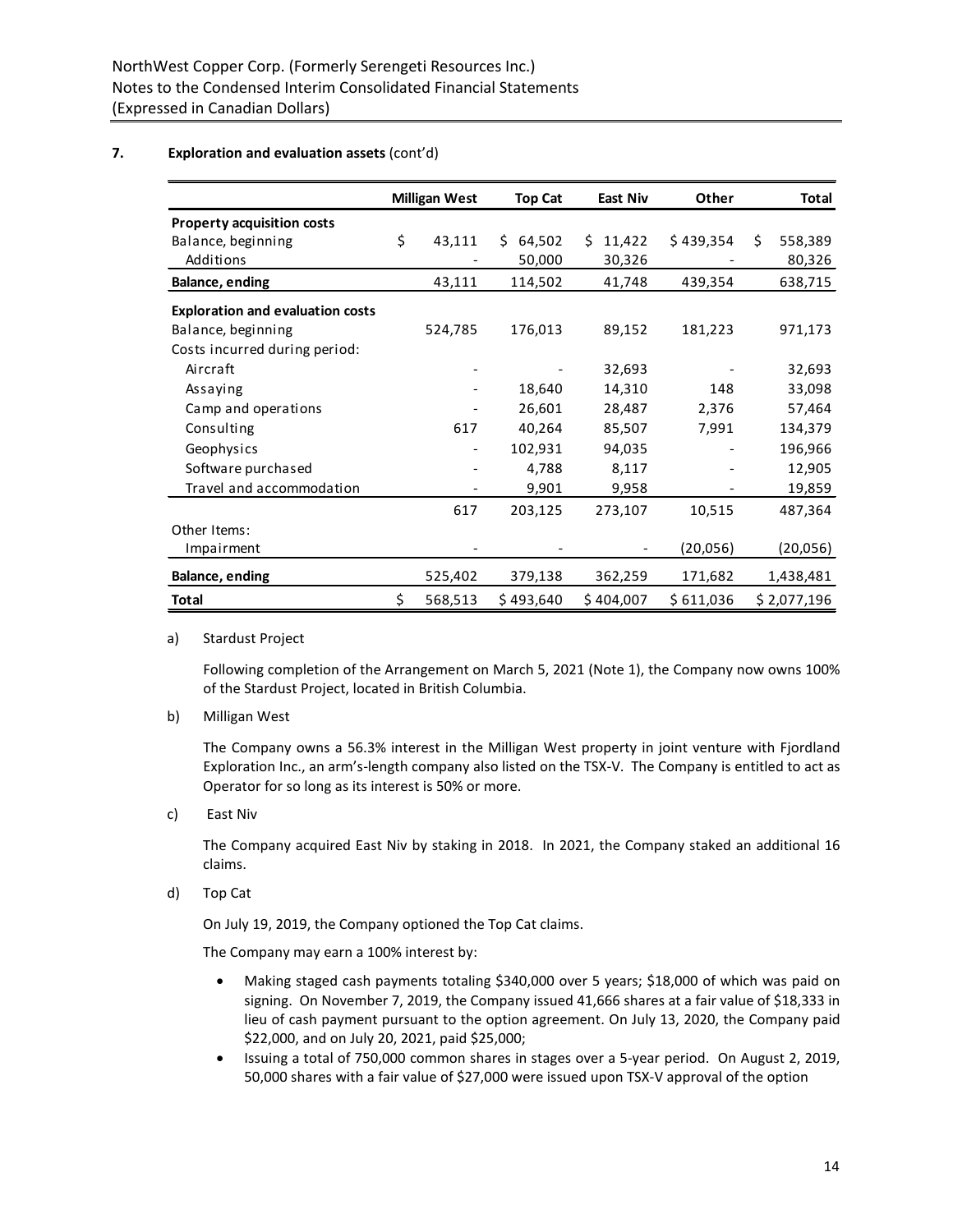# **7. Exploration and evaluation assets** (cont'd)

agreement. On July 13, 2020, the Company issued 50,000 shares with fair value of \$28,000, and on July 20, 2021, the Company issued 50,000 shares with a fair value of \$35,000 (Note 10);

- Incurring a total of \$1,250,000 in exploration expenditures over a 5-year period with a minimum of \$100,000 to be spent before the first anniversary of the agreement, which expenditure was made;
- Granting the optionors a 3% NSR on the property, subject to the Company's right to purchase a 2% NSR for \$2,000,000 at any time prior to the first anniversary of commercial production.
- e) Lorraine Project

The Lorraine project comprises two contiguous properties in British Columbia, the Lorraine-Jajay and the Tam-Misty properties. Following completion of the Arrangement on March 5, 2021 (Note 1), the Company owns 100% of the Lorraine-Jajay property, and the Company owns 90% of the adjacent Tam-Misty property, and Commander Resources holds a 10% carried interest. The Tam-Misty property is subject to a 3% NSR royalty, which can be reduced to 1% NSR royalty, and is subject to a capped advanced royalty payment of \$500,000, of which \$450,000 has been paid as of September 30, 2021. The remaining \$50,000 is due by December 31, 2021.

Pursuant to the terms of an agreement between Sun Metals and Teck Resources Limited (the "Teck Agreement"), dated November 26, 2020, the Company will make the following future payments to Teck in either cash or common shares of the Company:

- \$500,000 payable on the first anniversary of the closing date; and
- \$500,000 payable on the second anniversary of the closing date.

The fair value of the additional consideration payable, discounted at a rate of 7% has been recorded as a liability in the statement of financial position at September 30, 2021, with the current portion of \$503,819 included in accounts payable and accrued liabilities and the long-term portion of \$480,276 recorded in other liabilities.

The Company will also make the following contingent milestone payments to Teck in either cash or common shares of the Company:

- \$500,000 upon a Preliminary Economic Assessment;
- \$2,000,000 upon a Feasibility Study; and
- \$5,000,000 upon a construction decision.

Such contingent amounts are not accrued at September 30, 2021 and will be recorded only at such date that meeting the associated milestone is reasonably certain.

Pursuant to the terms of the acquisition, Teck has also retained a 1.0% net smelter return ("NSR") royalty on all claims that are not already burdened by a royalty and a 0.25% NSR royalty on all claims that are subject to existing royalties. Additionally, if the Company sells or options all or a portion of the property to a third party at any time during a 60-month period commencing from the date of the Teck Agreement, the Company will pay to Teck 20% of the sale proceeds, net of exploration expenses incurred on the property by the Company following closing.

f) ATTY and ATG Claims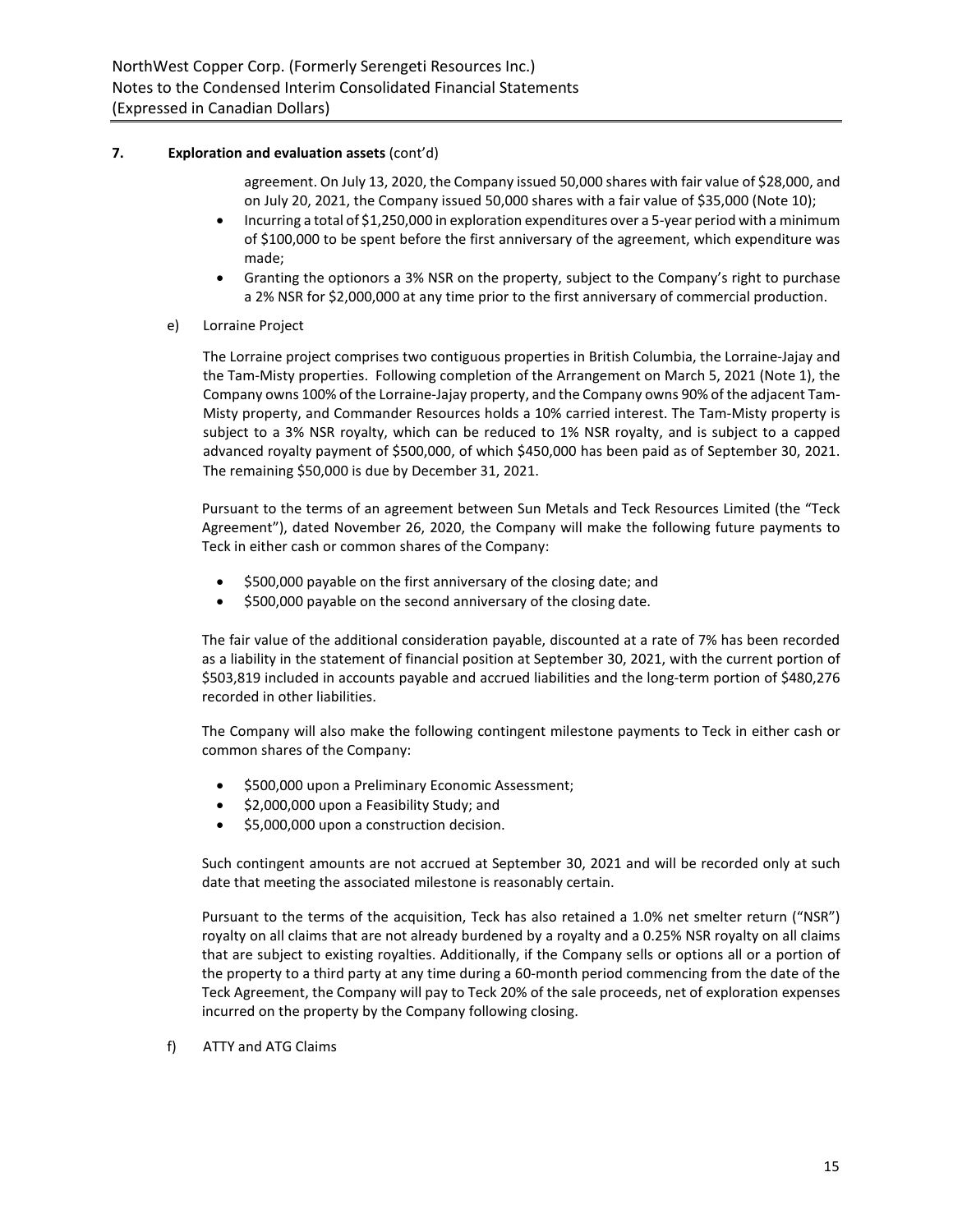# **7. Exploration and evaluation assets** (cont'd)

The Company entered into option agreements to acquire a 100% interest in the Atty property from Finlay Minerals Ltd. ("Finlay") and adjacent claims ("ATG Claims") from Electrum Resource Corp. ("Electrum") on March 4, 2018 and the agreement was approved by the TSX-V on April 10, 2018.

In the prior year, upon review of the exploration results obtained in the 2019 drilling program, the Company made a decision to discontinue its option for the acquisition of a 100% interest in the Atty property from Finlay and adjacent ATG Claims from Electrum, returning these properties to the vendors. No further work payments were due at the time. The Atty property was impaired in full and recorded an impairment of \$1,474,973 during the year ended February 29, 2020. During the year ended February 28, 2021, the Company also recorded an impairment of \$20,056 on the ATG property.

g) Net Smelter Return Royalties – Thor Marmot and Deer Lake Properties

During the year ended February 28, 2019, the Company acquired NSR's of 0.75% on each of the Thor Marmot and Deer Lake Properties located in the Kemess and Kamloops Mining Districts from Electrum and received a payment of \$10,000 in exchange for Portable Assessment Credits that the Company transferred to Electrum for the maximum allowable five-year period.

h) Other Properties

NorthWest holds a 100% interest in a number of other properties, all of which are located in British Columbia.

#### **8. Reclamation deposits**

The Company has posted bonds and investment certificates to provide for certain potential reclamation liabilities as agreed with the Province of British Columbia – Ministry of Energy, Mines and Petroleum Resources.

|                                               | September 30, |  | February 28, |
|-----------------------------------------------|---------------|--|--------------|
|                                               | 2021          |  | 2021         |
| Balance, beginning                            | 55,260        |  | 31,760       |
| Reclamation deposits acquired from Sun Metals | 195,136       |  | 22,462       |
| Balance, ending                               | 250,396       |  | 54,222       |
|                                               |               |  |              |

#### **9. Short term loans**

On December 21, 2020, the Company received an aggregate of \$500,000 in short term loans. \$30,000 of the short term loan was received from an officer of the Company (Note 11). The loans were unsecured and bear interest of 1% per month and were due at maturity being the earlier of June 30, 2021 and fifth business day following the completion of the plan of arrangement financing (Note 1).

The Company repaid the loan principal and accrued interest in March 2021. During the seven months ended September 30, 2021, the Company recorded interest of \$18,226 (2020 - \$nil).

# **10. Leases**

# a) Right-of-use assets

The Company leases assets such as office space (Note 12) and equipment. These assets are classified as property, plant and equipment in the statement of financial position. The Company's previously leased office was amortized on a straight-line basis over the lease term. On January 1, 2021, the Company revised the lease termination date of the office space being leased to May 31, 2021, and the lease asset and lease liability were revalued to reflect changes in the future lease payments. As a result of the revaluations, the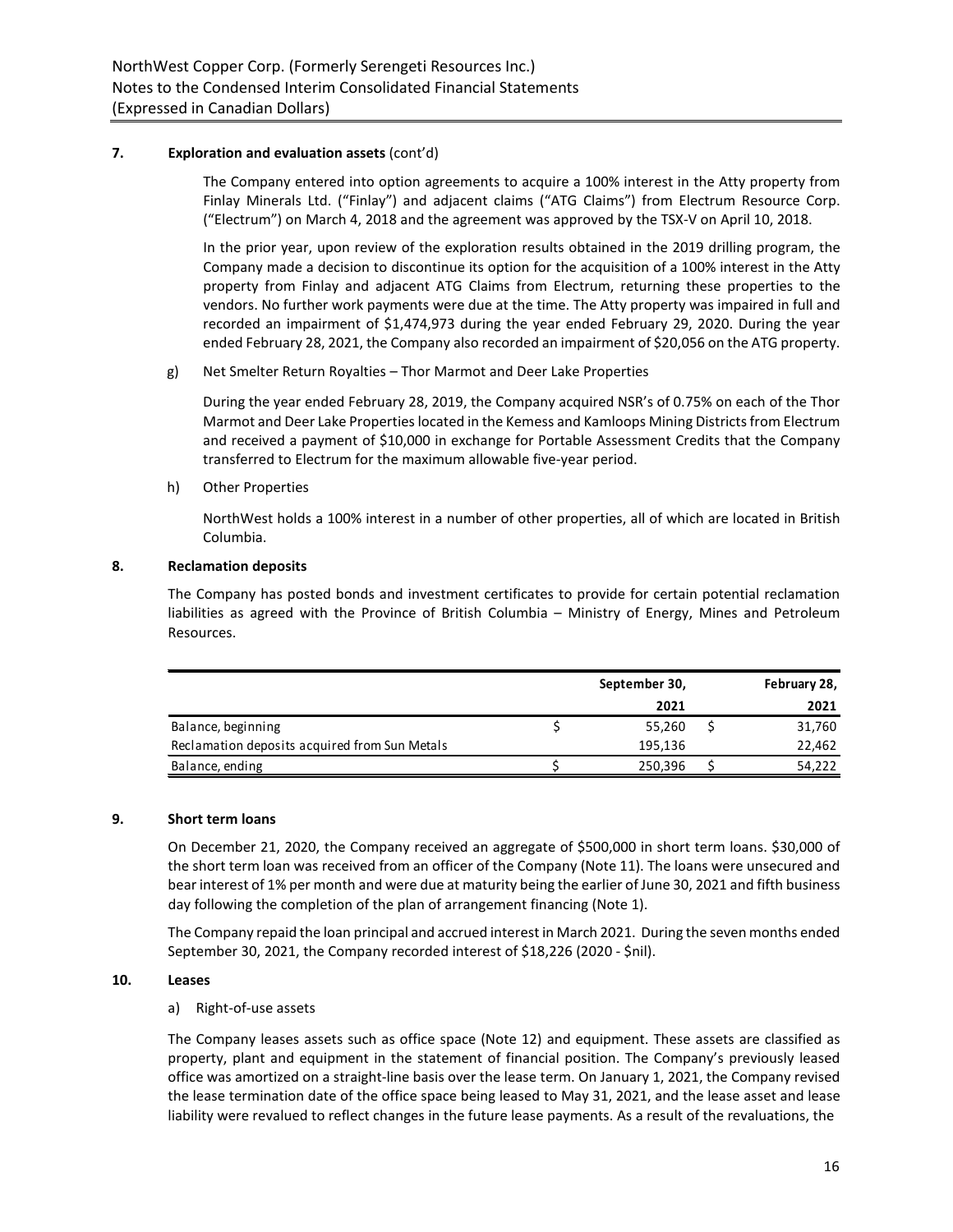# **10. Leases** (cont'd)

Company recorded a reduction of \$25,303 in the lease liability, a reduction of \$23,357 in the lease asset and a gain on disposition of the lease asset of \$1,945.

The Company's current lease with respect to its head office premises is paid by Oxygen pursuant to the Oxygen Agreement (Note 12):

| Balance – February 28, 2021  | -       |
|------------------------------|---------|
| Recognition of Liability     | 223.437 |
| Depreciation                 | (8,937) |
| Balance – September 30, 2021 | 214.500 |

#### b) Lease liabilities

The following table relates to the above head office lease liability:

| Balance - February 28, 2021  |         |
|------------------------------|---------|
| Recognition of Liability     | 223.437 |
| <b>Principal Payments</b>    | (9,733) |
| <b>Finance Charge</b>        | 1.491   |
| Balance – September 30, 2021 | 215.195 |

Minimum lease payments in respect of the above head office lease liability and the effects of discounting are as follows:

|                        | Up to 1 year | $1 - 3$ years | Total     |
|------------------------|--------------|---------------|-----------|
| Minimum lease payments | 116.792      | 116.792       | 233.584   |
| <b>Finance Charge</b>  | (13.482)     | (4.907)       | (18, 389) |
| <b>Total Payments</b>  | 103.310      | 111.885       | 215.195   |

Total undiscounted lease payments excludesleases that are classified as short-term and leases for low value assets, which are not recognized as lease liabilities. For the seven months ended September 30, 2021, the Company recognized \$1,491 in interest expense on lease liabilities (2020 - \$1,914). The Company's lease with respect to its head office premises includes variable payments that do not depend on an index or rate. As such, these payments have been excluded from the lease liability. Subsequent to signing the Oxygen Agreement, the Company expensed \$6,419 of variable lease payments for the month ended September 30, 2021.

# **11. Share capital and reserves**

On March 5, 2021, the Company consolidated all the issued and outstanding common shares on a two for one basis. All shares, warrants, options, per share figures and references in the financial statement have been retroactively adjusted to reflect the share consolidation (Note 1).

#### *Authorized share capital*

An unlimited number of common shares without par value.

#### *Issued share capital*

#### *Seven months ended September 30, 2021*

At September 30, 2021, there were 127,012,846 issued and fully paid common shares.

Upon closing of the Arrangement with Sun Metals on March 5, 2021 (Note 3) the Company issued 55,323,061 common shares with a fair value of \$55,323,061.

On March 5, 2021, the Company issued 164,095 common shares in the capital of the Company at a fair value of \$0.61 per share in settlement of \$100,000 of debt owing to an arm's length creditor. The fair value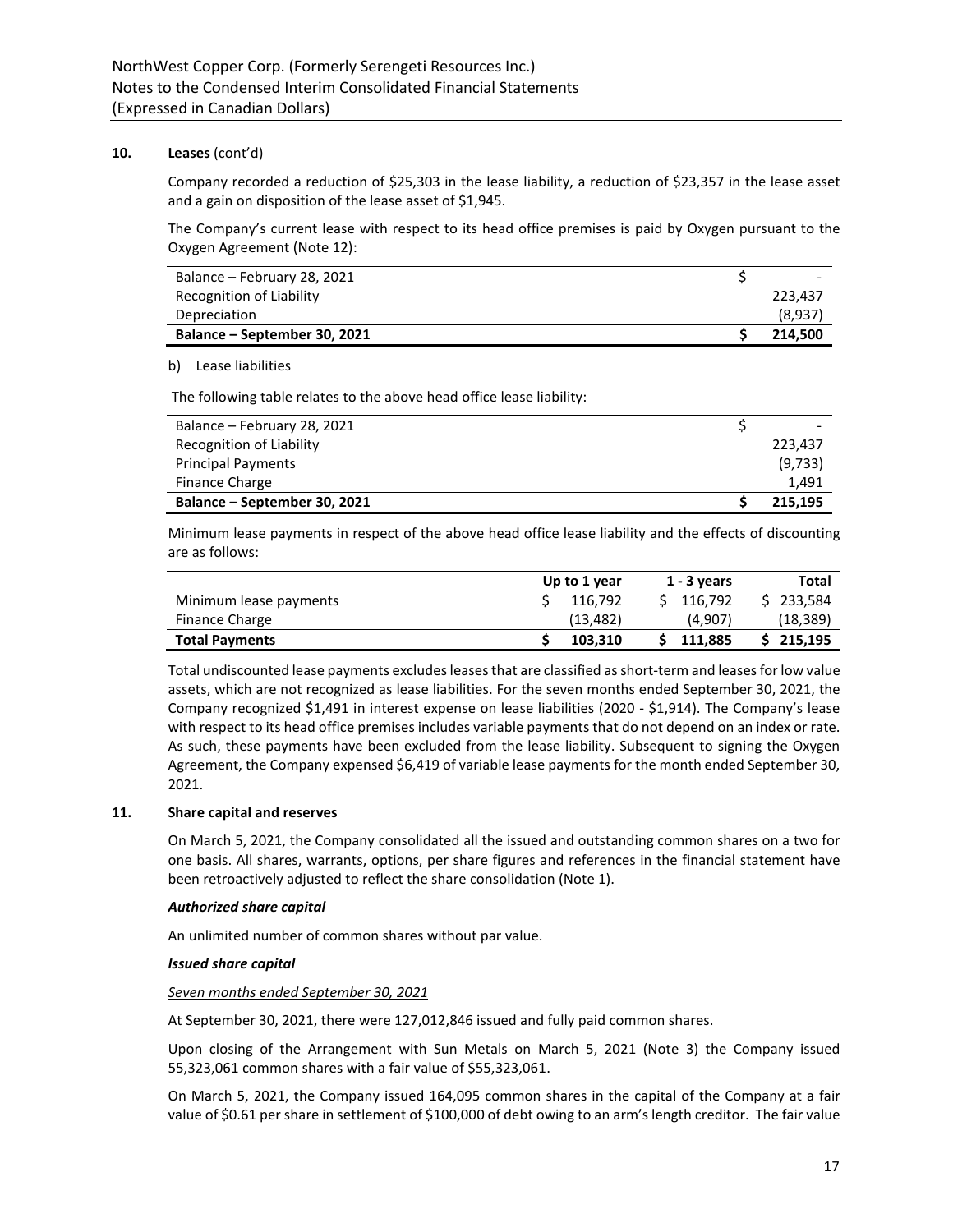of the common shares issued has been capitalized as a transaction cost of the Sun Metals acquisition (Note 3).

On March 31, 2021, the Company closed a private placement offering for aggregate proceeds of \$13,005,000, consisting of:

- 3,750,000 common shares at a price of \$0.80 per share;
- 5,000,000 flow-through common shares at a price of \$1.00 per share; and
- 4,550,000 charity flow-through common shares at a price of \$1.10 per share.

Flow-through premiums totaling \$2,548,000, being the difference between the charity flow-through common shares and the flow-through common shares subscription prices and the market price of the Company's common shares on the date of issue, related to the sale of the associated tax benefits of the qualifying resource expenditures have been recorded as a flow-through premium liability in the consolidated statement of financial position. In connection with the private placement the Company paid commissions, legal fees and filing fees totaling \$916,162.

On July 20, 2021, the Company issued 50,000 shares with a fair value of \$35,000 pursuant to the option agreement on the Top Cat project (Note 7).

During the seven months ended September 30, 2021, 1,185,000 stock options were exercised for gross proceeds of \$300,400 and 1,089,101 warrants were exercised for gross proceeds of \$606,143. The weighted average share price on the date the stock options were exercised during the period was \$0.80.

#### *Year ended February 28, 2021*

At February 28, 2021, there were 55,901,589 issued and fully paid common shares.

On June 24, 2020, the Company issued 136,052 common shares in the capital of the Company at a fair value of \$0.38 per share in settlement of \$51,700 of debt owing to certain creditors who are at arm's length.

On July 13, 2020, the Company issued 50,000 shares at a fair value of \$28,000 pursuant to the option agreement on the Top Cat project (Note 7).

During the year ended February 28, 2021, 978,500 stock options were exercised for gross proceeds of \$170,000 and 141,345 of warrants were exercised for gross proceeds of \$72,260.

#### *Warrants*

The changes in warrants during the seven months ended September 30, 2021 and year ended February 28, 2021, are as follows:

|                                 | <b>September 30, 2021</b> |           | <b>February 28, 2021</b> |           |
|---------------------------------|---------------------------|-----------|--------------------------|-----------|
|                                 |                           | Weighted  |                          | Weighted  |
|                                 |                           | average   |                          | average   |
|                                 | Number of                 | exercise  | Number of                | exercise  |
|                                 | warrants                  | price     | warrants                 | price     |
| Warrants outstanding, beginning | 1,057,281                 | 0.52<br>S | 1,198,626                | 0.52<br>S |
| Warrants issued (Note 1)        | 15,423,541                | 1.05      |                          |           |
| Warrants exercised              | (1,089,101)               | 0.56      | (141, 345)               | 0.51      |
| Warrants expired                | (23,220)                  | 0.42      |                          |           |
| Warrants outstanding, ending    | 15,368,501                | 1.05      | 1,057,281                | 0.52      |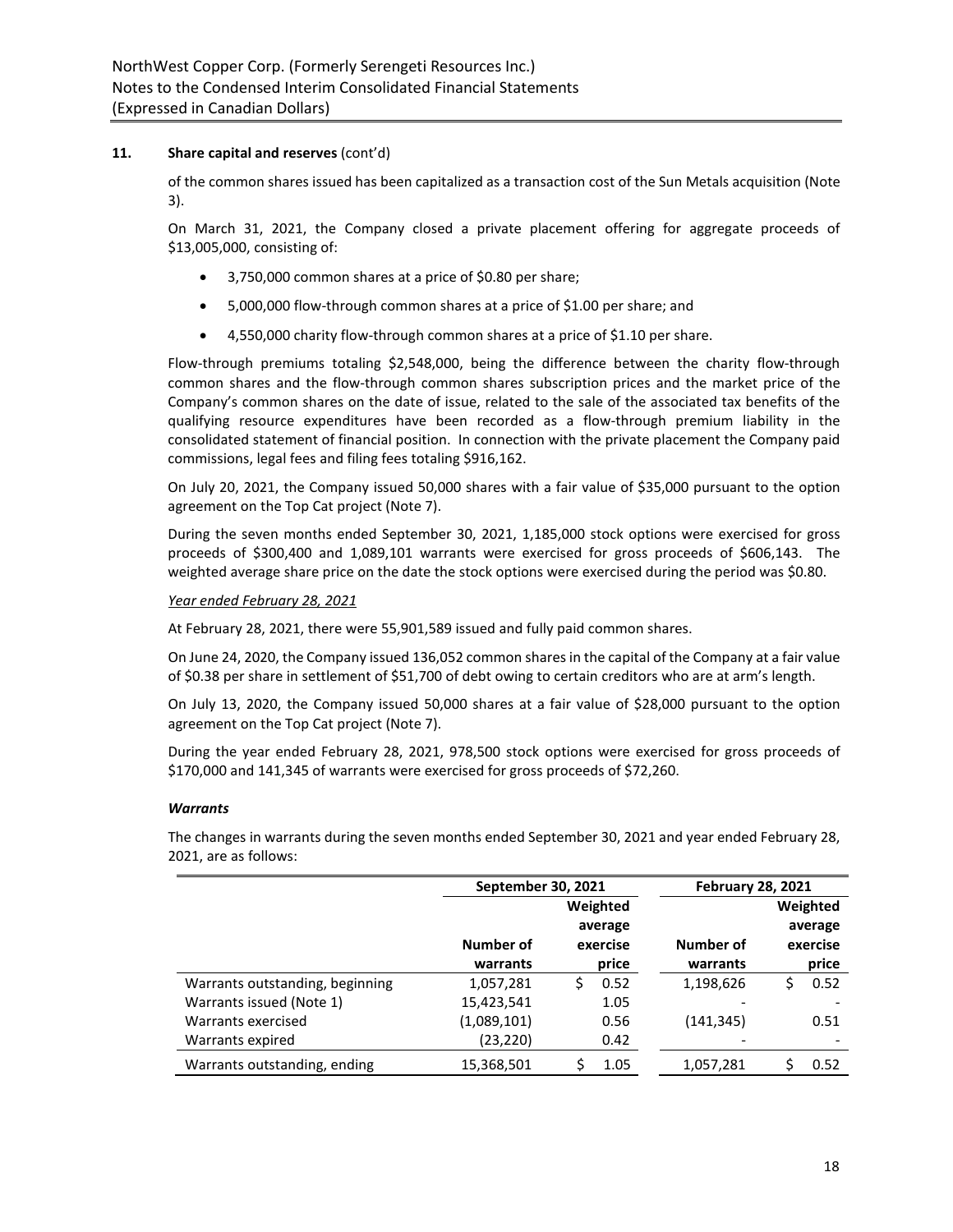| <b>Number</b><br>of warrants | <b>Exercise</b><br>price | <b>Expiry</b><br>date |
|------------------------------|--------------------------|-----------------------|
| 154,086                      | \$0.50                   | December 17, 2021     |
| 107,500                      | \$1.63                   | December 31, 2021     |
| 757,338                      | \$0.56                   | May 25, 2022          |
| 823,196                      | \$0.52                   | January 16, 2022      |
| 8,879,500                    | \$0.84                   | December 17, 2022     |
| 4,646,881                    | \$1.63                   | May 2, 2023           |
| 15,368,501                   |                          |                       |

Warrants outstanding at September 30, 2021 are as follows:

The 15,423,541 share purchase warrants issued pursuant to the terms of the Arrangement (Note 1) had a fair value of \$7,805,369, which has been included in equity reserves in the Company's consolidated statement of financial position at September 30, 2021.

The fair value of issued share purchase warrants are calculated using the Black-Scholes option pricing model. For all grants, the assumed dividend yield and forfeiture rate were nil and nil, respectively. Other conditions and assumptions for share purchase warrants granted during the seven months ended September 30, 2021 were as follows:

| <b>Issue Date</b> | <b>Expected Life of</b><br><b>Warrants in</b><br>Years | <b>Exercise</b><br><b>Price</b> | Risk-free<br><b>Interest</b><br>Rate | Volatility <sup>1</sup> | <b>Weighted Average</b><br><b>Black-Scholes Fair</b><br><b>Value</b> |
|-------------------|--------------------------------------------------------|---------------------------------|--------------------------------------|-------------------------|----------------------------------------------------------------------|
| March 5, 2021     | 0.2                                                    | \$0.42                          | 0.24%                                | 75.29%                  | \$0.58                                                               |
| March 5, 2021     | 0.8                                                    | \$1.63                          | 0.24%                                | 59.94%                  | \$0.07                                                               |
| March 5, 2021     | 1.2                                                    | \$0.56                          | 0.24%                                | 64.65%                  | \$0.50                                                               |
| March 5, 2021     | 1.8                                                    | \$0.84                          | 0.24%                                | 102.97%                 | \$0.55                                                               |
| March 5, 2021     | 2.2                                                    | \$1.63                          | 0.24%                                | 100.73%                 | \$0.43                                                               |

 $1$  Volatility was determined using the average historic volatility of the Company's share price over the same period of time as the expected life of the warrant.

# *Stock options*

The Company has adopted an incentive stock option plan, which provides that the Board of Directors of the Company may from time to time, in its discretion, and in accordance with TSX-V policies, grant to directors, officers, employees and consultants of the Company, non-transferable stock options to purchase common shares. Such options may be exercisable for a period of up to five years from the date of grant. On February 26, 2021, the Company's shareholders approved a 10% rolling plan, which was subsequently adopted by the Board of Directors on March 5, 2021.

The changes in stock options during the seven months ended September 30, 2021 and the year ended February 28, 2021, are as follows: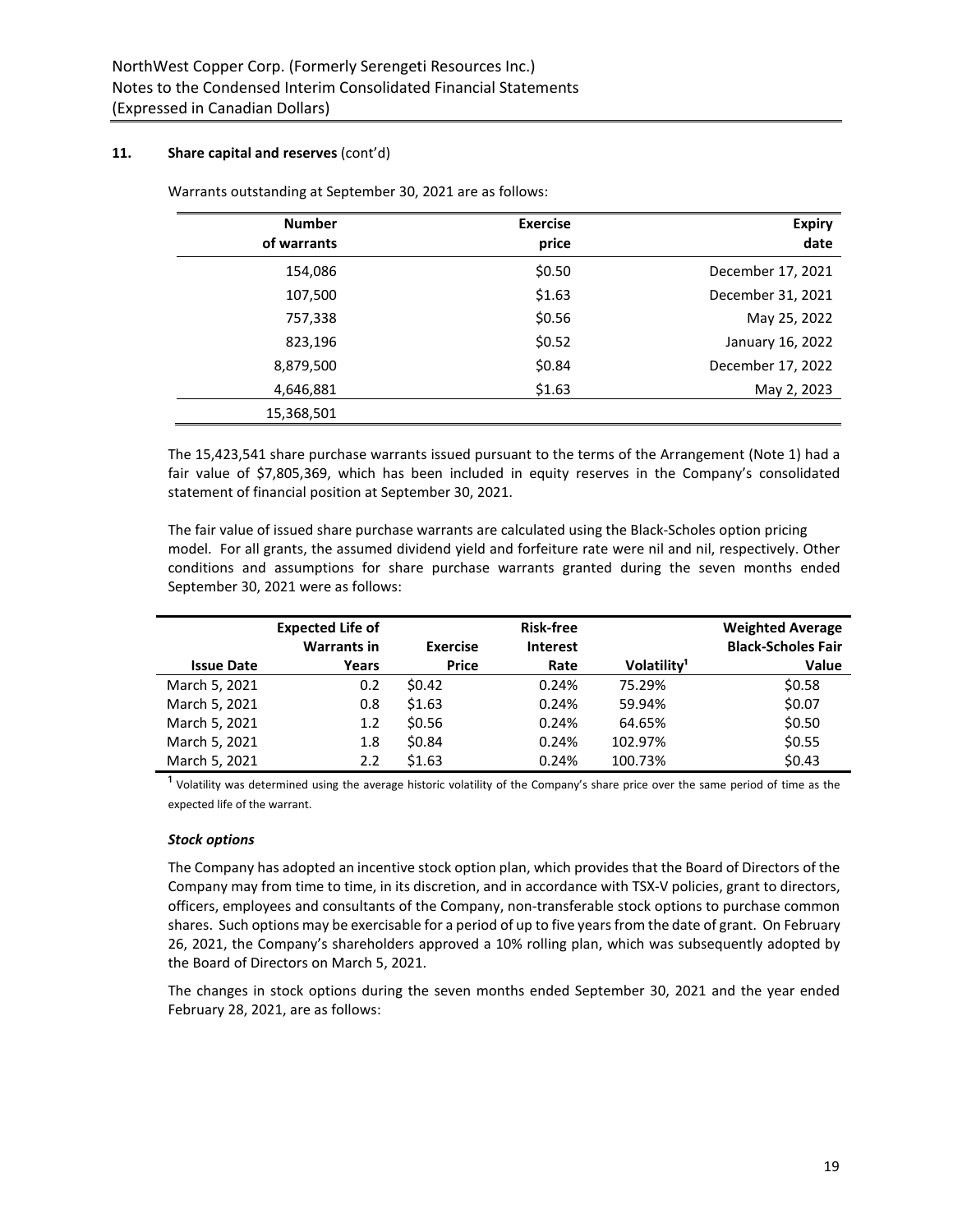|                                | September 30, 2021 |            | <b>February 28, 2021</b> |            |  |
|--------------------------------|--------------------|------------|--------------------------|------------|--|
|                                |                    | Weighted   |                          | Weighted   |  |
|                                |                    | average    |                          | average    |  |
|                                | Number of          | exercise   | Number of                | exercise   |  |
|                                | options            | price      | options                  | price      |  |
| Options outstanding, beginning | 3,642,500          | Ś<br>0.36  | 4,660,000                | \$<br>0.31 |  |
| Options granted                | 7,766,523          | 0.97       | 95.000                   | 0.60       |  |
| Options exercised              | (1, 185, 000)      | 0.25       | (987, 500)               | 0.17       |  |
| Options expired                | (845, 358)         | 1.01       | (100,000)                | 0.30       |  |
| Options forfeited              |                    |            | (25,000)                 | 0.46       |  |
| Options outstanding, ending    | 9,378,665          | \$<br>0.82 | 3,642,500                | \$<br>0.36 |  |
| Options exercisable, ending    | 6,178,665          | 0.78       | 3,642,500                | \$<br>0.36 |  |

Details of options outstanding as at September 30, 2021 are as follows:

| Weighted average exercise | <b>Weighted average</b> | <b>Number of options</b> | <b>Number of options</b> |
|---------------------------|-------------------------|--------------------------|--------------------------|
| price                     | contractual life        | outstanding              | exercisable              |
| $$0.30 - $0.60$           | 1.81 years              | 2,361,990                | 2,361,990                |
| $$0.61 - $0.90$           | 4.17 years              | 5,656,800                | 2,456,800                |
| $$1.17 - $2.14$           | 1.46 years              | 1,359,875                | 1,359,875                |
|                           | 3.11 years              | 9,378,665                | 6,178,665                |

The 2,866,523 stock options issued pursuant to the terms of the Arrangement (Note 1) had a fair value of \$1,181,385, which has been included in equity reserves in the Company's consolidated statement of financial position at September 30, 2021.

The fair value of options granted during the seven months ended September 30, 2021 was determined using the Black-Scholes option pricing model with the following weighted average assumptions: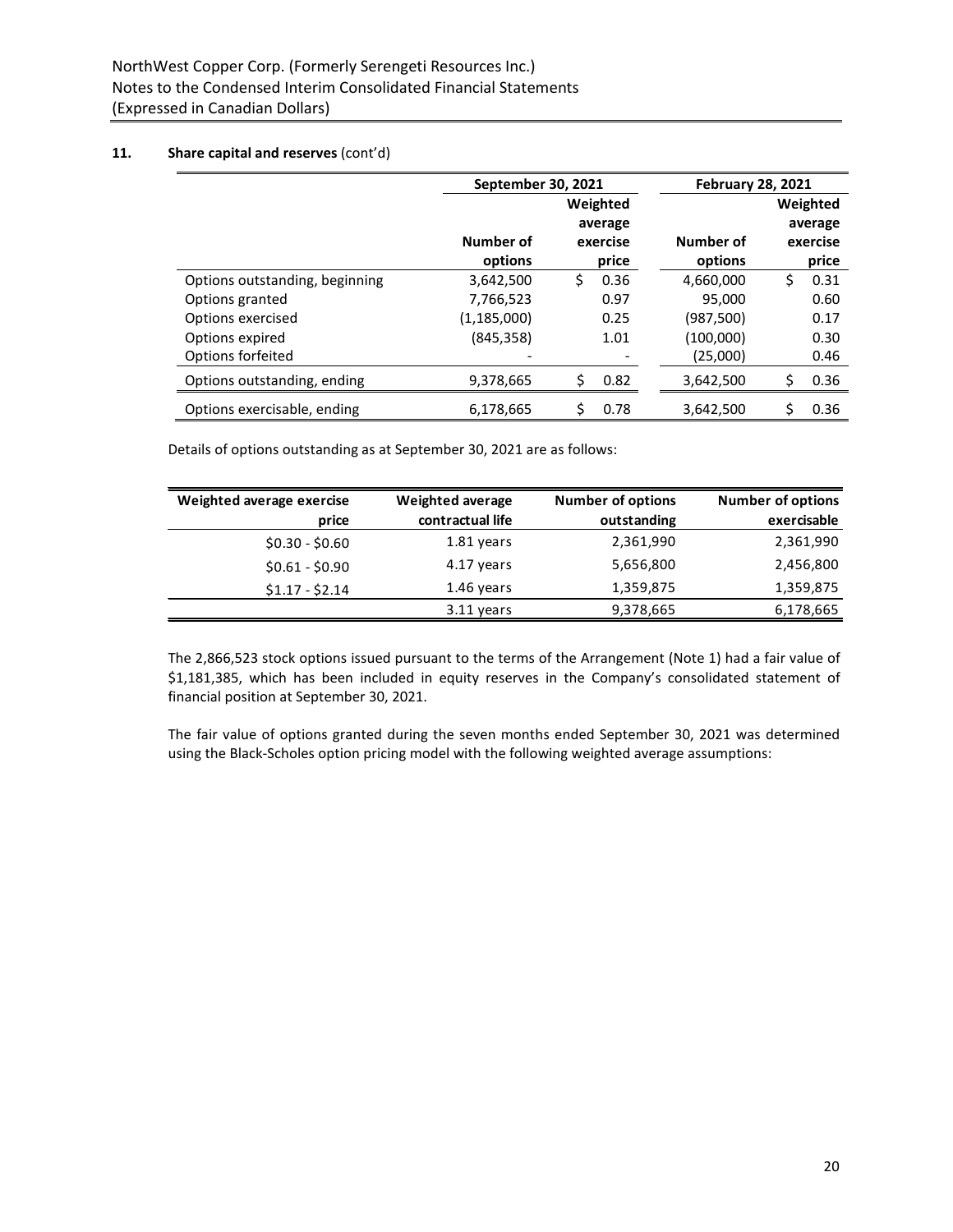|                   | Life of    |                 | <b>Risk-free</b> |            | <b>Weighted Average</b> |
|-------------------|------------|-----------------|------------------|------------|-------------------------|
|                   | Options in | <b>Exercise</b> | <b>Interest</b>  |            | <b>Black-Scholes</b>    |
| <b>Issue Date</b> | Years      | Price           | Rate             | Volatility | <b>Fair Value</b>       |
| March 5, 2021     | 0.25       | \$1.17          | 0.24%            | 72.77%     | \$0.09                  |
| March 5, 2021     | 1.00       | \$1.17          | 0.24%            | 65.22%     | \$0.20                  |
| March 5, 2021     | 2.16       | \$1.17          | 0.24%            | 101.17%    | \$0.51                  |
| March 5, 2021     | 0.25       | \$1.31          | 0.24%            | 72.77%     | \$0.05                  |
| March 5, 2021     | 1.00       | \$1.31          | 0.24%            | 65.22%     | \$0.16                  |
| March 5, 2021     | 2.81       | \$1.31          | 0.24%            | 118.29%    | \$0.63                  |
| March 5, 2021     | 3.06       | \$2.14          | 0.24%            | 113.67%    | \$0.55                  |
| March 5, 2021     | 1.00       | \$0.61          | 0.24%            | 65.22%     | \$0.45                  |
| March 5, 2021     | 1.00       | \$0.42          | 0.24%            | 65.22%     | \$0.60                  |
| March 5, 2021     | 1.00       | \$0.52          | 0.24%            | 65.22%     | \$0.52                  |
| March 5, 2021     | 3.23       | \$2.56          | 0.24%            | 111.64%    | \$0.52                  |
| March 5, 2021     | 0.25       | \$0.84          | 0.24%            | 72.77%     | \$0.23                  |
| March 5, 2021     | 1.00       | \$0.84          | 0.24%            | 65.22%     | \$0.32                  |
| March 5, 2021     | 4.27       | \$0.84          | 0.24%            | 102.95%    | \$0.74                  |
| March 8, 2021     | 5.00       | \$0.90          | 0.91%            | 96.43%     | \$0.65                  |
| April 27, 2021    | 5.00       | \$0.75          | 0.93%            | 94.14%     | \$0.54                  |
| June 15, 2021     | 5.00       | \$0.77          | 0.92%            | 92.74%     | \$0.51                  |

 $1$  Volatility was determined using the average historic volatility of the Company's share price over the same period of time as the expected life of the warrant.

The fair value of options granted during year ended February 28, 2021 was determined using the Black-Scholes option pricing model with the following weighted average assumptions:

|                          | February 28, 2021 |
|--------------------------|-------------------|
| Expected life of options | 5 years           |
| Annualized volatility    | 120.96%           |
| Risk-free interest rate  | 0.36%             |
| Dividend rate            | 0%                |

 $1$  Volatility was determined using the average historic volatility of the Company's share price over the same period of time as the expected life of the warrant.

Stock options granted are typically subject to vesting provisions whereby one third vest one year from the grant date, one third vest two years from the grant date, and one third vest three years from the grant date. The following option grants are subject to alternate vesting provisions:

1. 1,000,000 of the 4,675,000 options granted March 5, 2021 were granted to non-executive directors and vested immediately. The remaining 3,675,000 options were granted to employees and consultants and subject to typical vesting provisions. In connection with Mark O'Dea's transition from executive chair to chair, the board of directors approved a change in the vesting provisions of the options granted to him such that the 700,000 options vested on September 22, 2021.

The Company recorded share-based payment expense related to stock options for the seven months ended September 30, 2021 of \$1,802,288 (August 31, 2020 - \$37,642).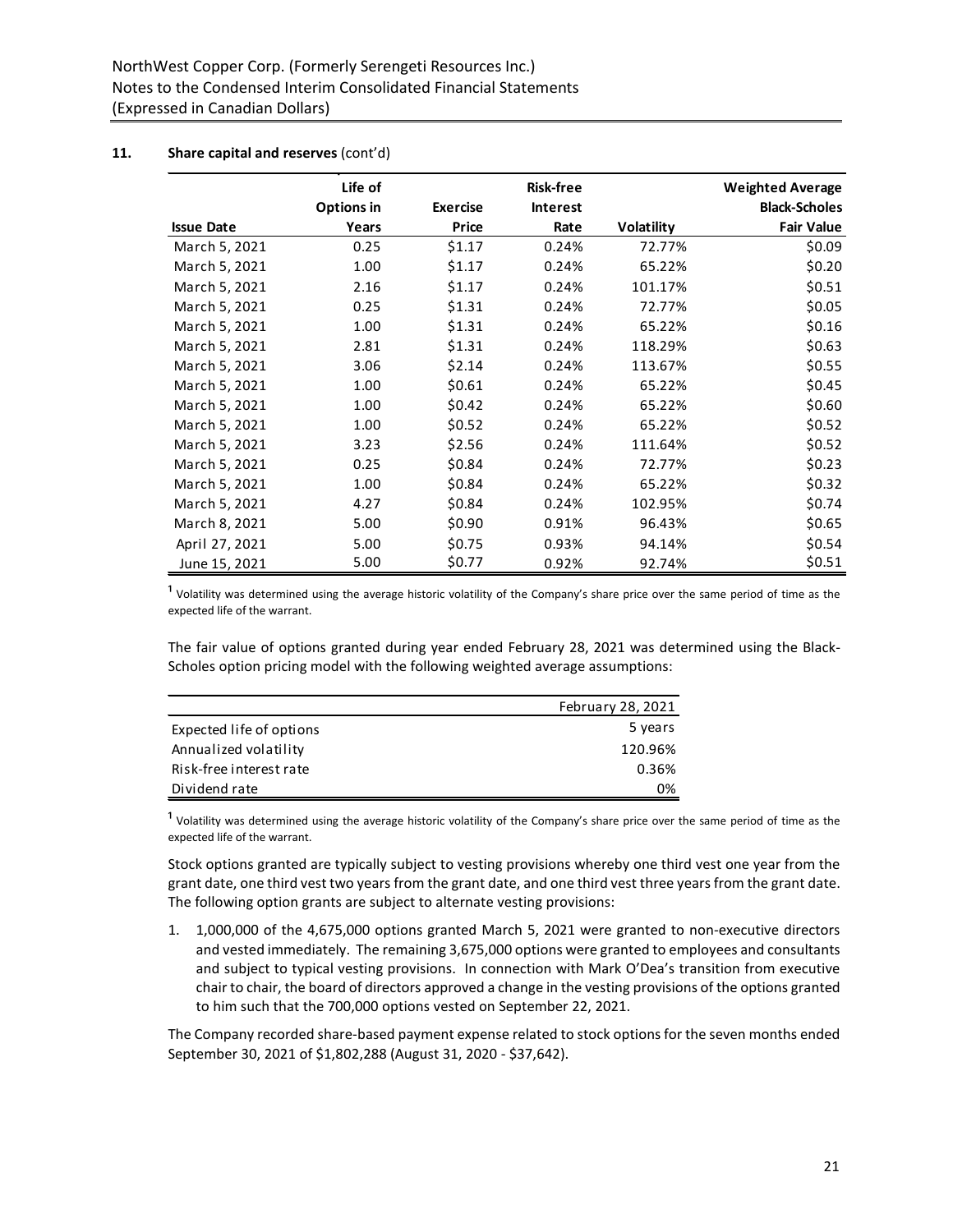# *Deferred Share Units ("DSU")*

The Company has established a deferred share unit plan (the "DSU Plan") whereby the board of directors may, from time to time, grant DSUs to non-employee directors of the Company. The DSUs vest immediately and can be redeemed by the holder during the period commencing immediately following a termination of the holders' position as a director and ending on the 90th day following such termination date.

A summary of DSU activity during the period is as follows:

|                                          | Number of<br><b>DSUs</b> |
|------------------------------------------|--------------------------|
| Outstanding balance – February 28, 2021  |                          |
| Granted                                  | 1,000,000                |
| Outstanding balance – September 30, 2021 | 1,000,000                |

DSU expense for the seven months ended September 30, 2021 was \$900,000 (August 31, 2020 - \$nil).

# *Restricted Share Units ("RSU")*

The Company has established a restricted share unit plan (the "RSU Plan") whereby the board of directors may, from time to time, grant RSUs to employees, consultants or directors of the Company. The board of directors may determine the time during which the RSUs shall vest and the method of vesting, or that no vesting restriction shall exist.

The current combined maximum number of common shares authorized for issue under the RSU and DSU plans is 5,510,964.

A summary of RSU activity during the period is as follows:

|                                          | Number of<br><b>RSUs</b> |
|------------------------------------------|--------------------------|
| Outstanding balance - February 28, 2021  |                          |
| Granted                                  | 2,175,000                |
| Outstanding balance – September 30, 2021 | 2,175,000                |

RSU expense for the seven months ended September 30, 2021 was \$643,070 (August 31, 2020 - \$nil).

# *Reserves*

The share-based payment and warrant reserves comprise share-based payments and warrant payments. When stock options or warrants are exercised, the corresponding amount is transferred to share capital. When stock options and warrants expire, the corresponding amount is transferred to share-based payment reserve.

#### *Flow-through premium liability*

For the purposes of calculating any premium related to the issuances of the flow-through shares, the Company compares the market price of its shares to the subscription price of flow-through shares to determine if there was a premium paid on the flow-through shares. As a result, the Company's flow-through liability on issuance of flow-through shares in connection with private placements is as follows: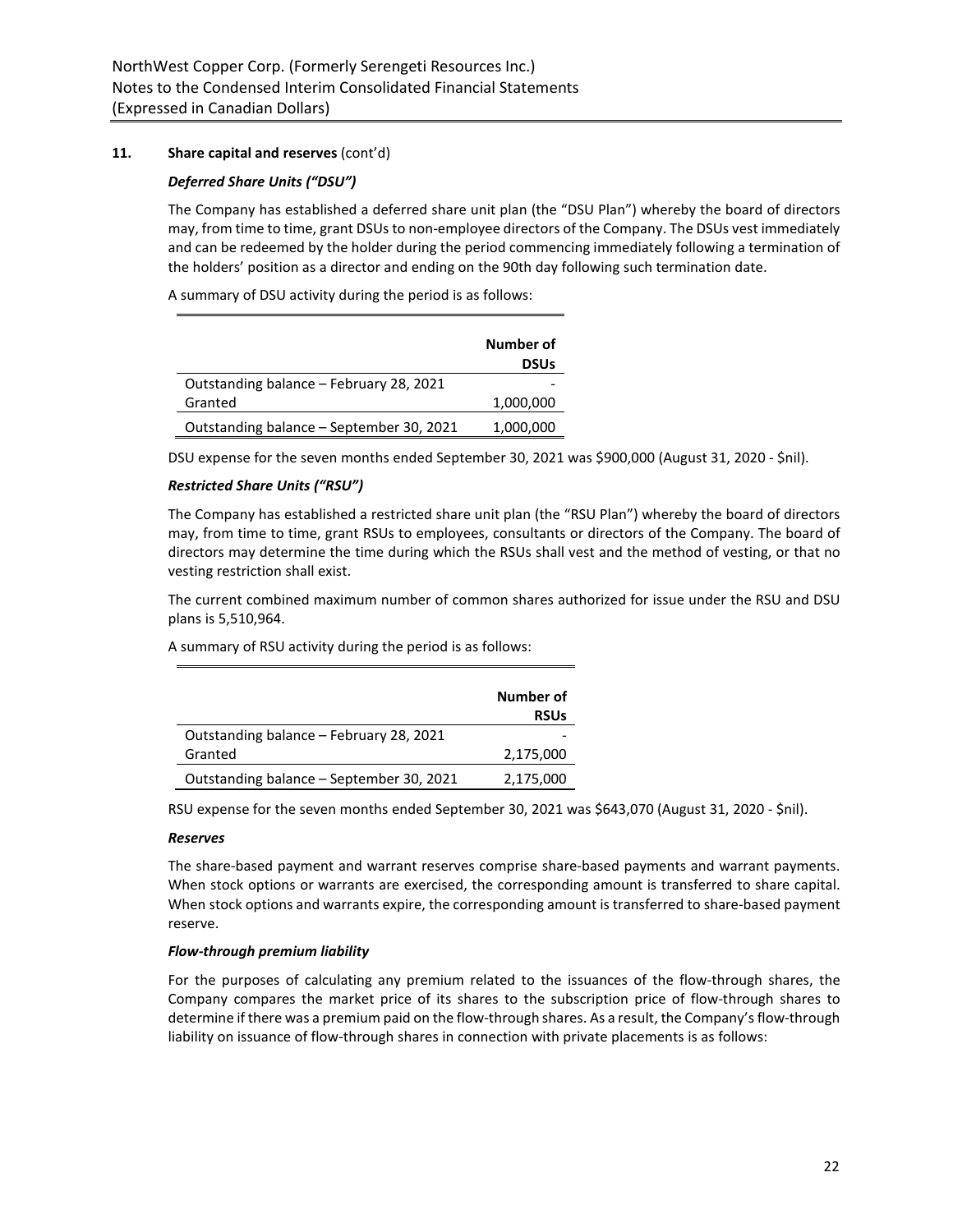|                    | September 30, | February 28, |            |
|--------------------|---------------|--------------|------------|
|                    | 2021          |              | 2021       |
| Balance, beginning | 24.834        |              | 327,707    |
| Additions          | 2,548,000     |              |            |
| Reversal           | (2,358,191)   |              | (302, 873) |
| Balance, ending    | 214,643       |              | 24,834     |

As at September 30, 2021, the Company is committed to incur, on a best efforts basis, approximately \$1,025,527 in connection with its March 31, 2021 flow-through offering (February 28, 2021 - \$148,996). If the Company does not spend these funds in compliance with the Government of Canada flow-through regulations, it may be subject to litigation from various counterparties. The Company intends to fulfill its flow-through commitments within the given time constraints.

# **12. Related party transactions**

# *Related party balances*

Oxygen Capital Corp ("Oxygen") is a private company owned by two directors of the Company and provides technical and administrative services to the Company under a Technical and Administrative Services Agreement dated September 1, 2021 (the "Oxygen Agreement") at cost, including providing some staffing who are seconded to the Company, office facilities and other administrative functions. As at September 30, 2021, Oxygen holds a refundable security deposit of \$112,500 on behalf of the Company (February 28, 2021 - \$nil).

The Oxygen Agreement may be terminated by either party giving at least 180 days' prior written notice of such termination. Upon termination, by the Company, of the Oxygen Agreement, the Company shall pay to Oxygen an amount equal to the average general and administrative monthly costs incurred under the Agreement for the previous six month period, the Company's share of committed lease costs, any employee termination fees due under the Agreement as a result of the termination as such term is defined under the Agreement, and the Company's share of any contractual obligations entered into on its behalf by Oxygen.

During the seven months ended September 30, 2021, a total of \$254,532 was paid or accrued to Oxygen as a reimbursement of costs incurred by Oxygen on behalf of the Company (August 31, 2020 - \$nil). As at September 30, 2021, the Company has a payable amount to Oxygen of \$39,254 (February 28, 2021 – \$nil). This amount was paid subsequent to September 30, 2021.

# *Key management personnel compensation – paid or accrued*

Key management includes the members of the Board of Directors, the President and Chief Executive Officer, the Chief Financial Officer, the Vice President, Exploration and the Vice President, Sustainability. The aggregate total compensation paid or payable to key management for services directly or via Oxygen is as follows: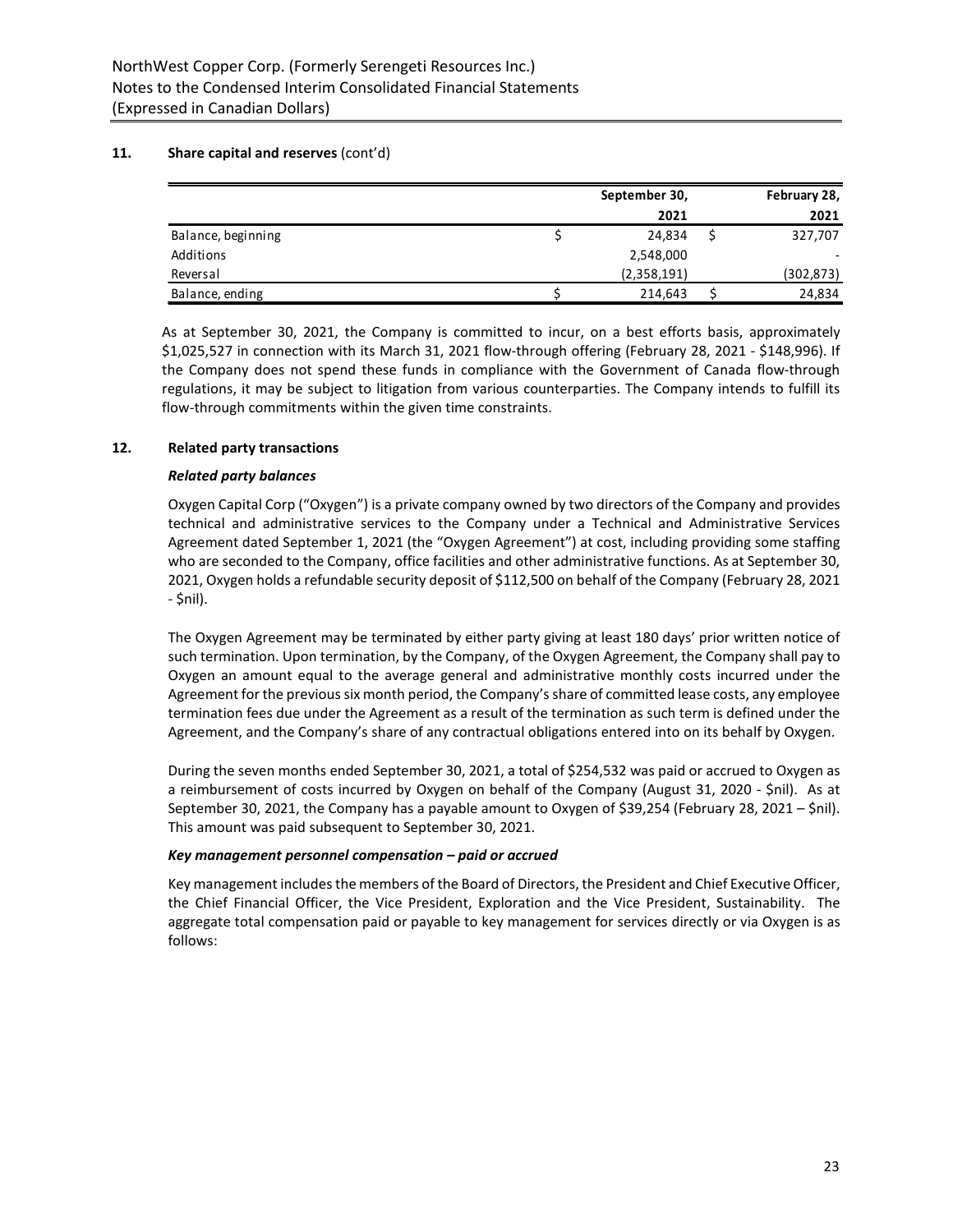# **12. Related party transactions** (cont'd)

|                                            |      | Three months<br>ended September 30, |      | Three months<br>ended August 31, |      | Seven months<br>ended September 30, |      | Six months<br>ended August 31, |
|--------------------------------------------|------|-------------------------------------|------|----------------------------------|------|-------------------------------------|------|--------------------------------|
|                                            | 2021 |                                     | 2020 |                                  | 2021 |                                     | 2020 |                                |
| Salaries <sup>1</sup>                      |      | 265.367                             |      | 93,850                           | Ś    | 745.669                             |      | 157,360                        |
| Termination payment - D.Moore <sup>2</sup> |      | $\overline{\phantom{a}}$            |      |                                  |      | 431,654                             |      |                                |
| Director fees <sup>3</sup>                 |      | 59,583                              |      | 19,000                           |      | 199,583                             |      | 38,000                         |
| Non-cash share-based payments              |      | 715,186                             |      | 7,840                            |      | 2,797,623                           |      | 26,282                         |
|                                            |      | 1,040,136                           |      | 120,690                          |      | 4,174,529                           |      | 221,642                        |

 $\frac{1}{13}$  Seven months ended September 30, 2021 includes \$160,000 of bonuses relating to completion of the Arrangement

<sup>(2)</sup> Excludes amounts included in termination calculation that were accrued at February 28, 2021.

David Moore's total termination payment was \$513,216.

<sup>(3)</sup> Seven months ended September 30, 2021 includes \$65,000 of bonuses relating to completion of the Arrangement

#### **13. Segmented information**

The Company conducts its business in a single operating segment which is the mineral exploration business in Canada. The Company's exploration and evaluation assets are located in Canada.

#### **14. Financial instruments**

The Company's financial instruments consists of cash, receivables, reclamation deposits, trade payables and short-term loans. The carrying values of cash, receivables, reclamation deposits, trade payables and shortterm loans approximate their fair value because of their relatively short-term nature on the instruments.

#### There are three levels of the fair value hierarchy as follows:

- Level 1: Values based on unadjusted quoted prices in active markets that are accessible at the measurement date for identical assets or liabilities.
- Level 2: Values based on quoted prices in markets that are not active or model inputs that are observable either directly or indirectly for substantially the full term of the asset or liability.
- Level 3: Values based on prices or valuation techniques that require inputs that are both unobservable and significant to the overall fair value measurement.

All financial instruments other than cash and cash equivalents are measured using level 2 inputs. The Company is exposed in varying degrees to a variety of financial instrument related risks. The Board of Directors approves and monitors the risk management processes, inclusive of documented investment policies, counterparty limits, and controlling and reporting structures. The type of risk exposure and the way in which such exposure is managed is summarized as follows:

#### *Credit risk*

Credit risk is the risk that one party to a financial instrument will fail to discharge an obligation and cause the other party to incur a financial loss. The Company's primary exposure to credit risk is on its cash and cash equivalents held in bank accounts. The majority of cash is deposited in bank accounts at a major bank in Canada. As most of the Company's cash and cash equivalents are held by one bank there is a concentration of credit risk. This risk is managed by using major banks that are high credit quality financial institutions as determined by rating agencies. Credit risk is assessed as low.

#### *Liquidity risk*

Liquidity risk is the risk that the Company will not be able to meet its financial obligations as they fall due. The Company has a planning and budgeting process in place to help determine the funds required to support the Company's normal operating requirements on an ongoing basis. The Company aims to have sufficient funds to meet its short-term business requirements, taking into account its anticipated cash flows